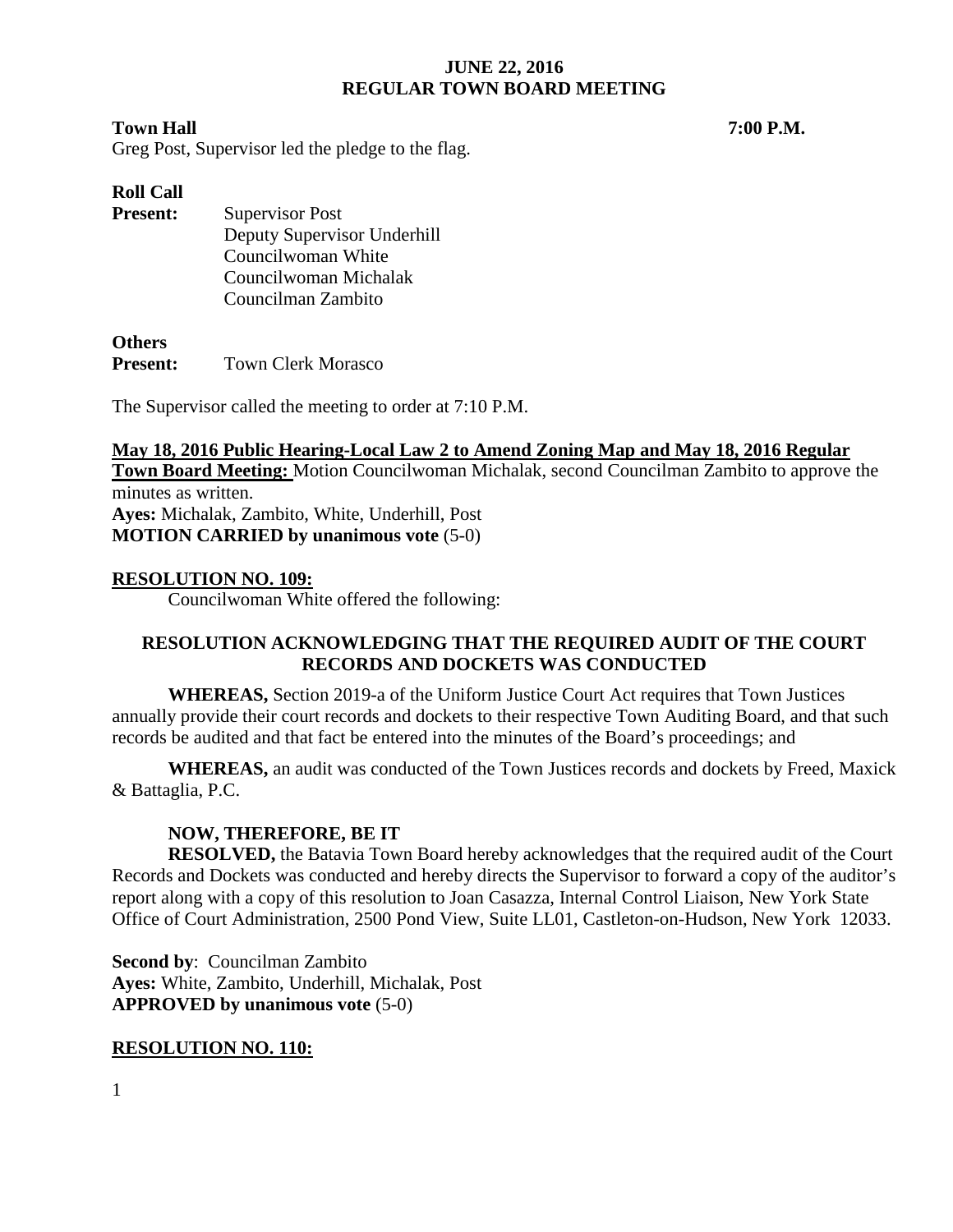Deputy Supervisor Underhill offered the following:

#### **JUNKYARD LICENSES**

**RESOLVED,** the Batavia Town Board hereby approves the Junkyard Licenses for Barsuk Recycling, LLC (formerly Joseph Barsuk, Inc.), Bushville Auto Parts and Herbert Diegelman Estate contingent upon the recommendation of the Building Inspector.

**Second by: Councilwoman White Ayes:** Underhill, White, Michalak, Zambito, Post **APPROVED by unanimous vote** (5-0)

#### **RESOLUTION NO. 111:**

Supervisor Post offered the following:

#### **RESOLUTION TO APPROVE AN AMENDED AND RESTATED**

#### **PAYMENT IN LIEU OF TAXES AGREEMENT**

## **FOR PHASE 1 OF THE BIG TREE GLEN PROJECT**

**WHEREAS**, the Big Tree Glen Housing Development Fund Company, Inc., has proposed to develop a 56 unit apartment complex as Phase I of the Big Tree Glen Project, to be located at 3727 West Main Street Road, in the Town of Batavia, New York, and

**WHEREAS**, the Town of Batavia entered into a "Payment In Lieu of Taxes Agreement", dated April 28, 2015, with this Company, and

**WHEREAS**, based upon the construction scheduled, it was necessary to revise the start of the Payment in Lieu of Taxes, and

**WHEREAS**, the parties further negotiated for two payments each year, one based upon the school tax and the other based upon the Town and County tax, and

**WHEREAS**, the Amended and Restated Agreement has been reviewed and approved by the Town Attorney.

**NOW, THEREFORE, BE IT RESOLVED** by the Town Board of the Town of Batavia, New York, that a proposed "Amended and Restated Payment in Lieu of Taxes Agreement", by and between Big Tree Glen Housing Development Fund Company, Inc. and the Town of Batavia, a copy of which is incorporated as part of this Resolution by reference and shall be made a part of the Town Board Minutes, is hereby approved and the Town Supervisor is hereby authorized and directed to sign this Agreement on behalf of the Town of Batavia, and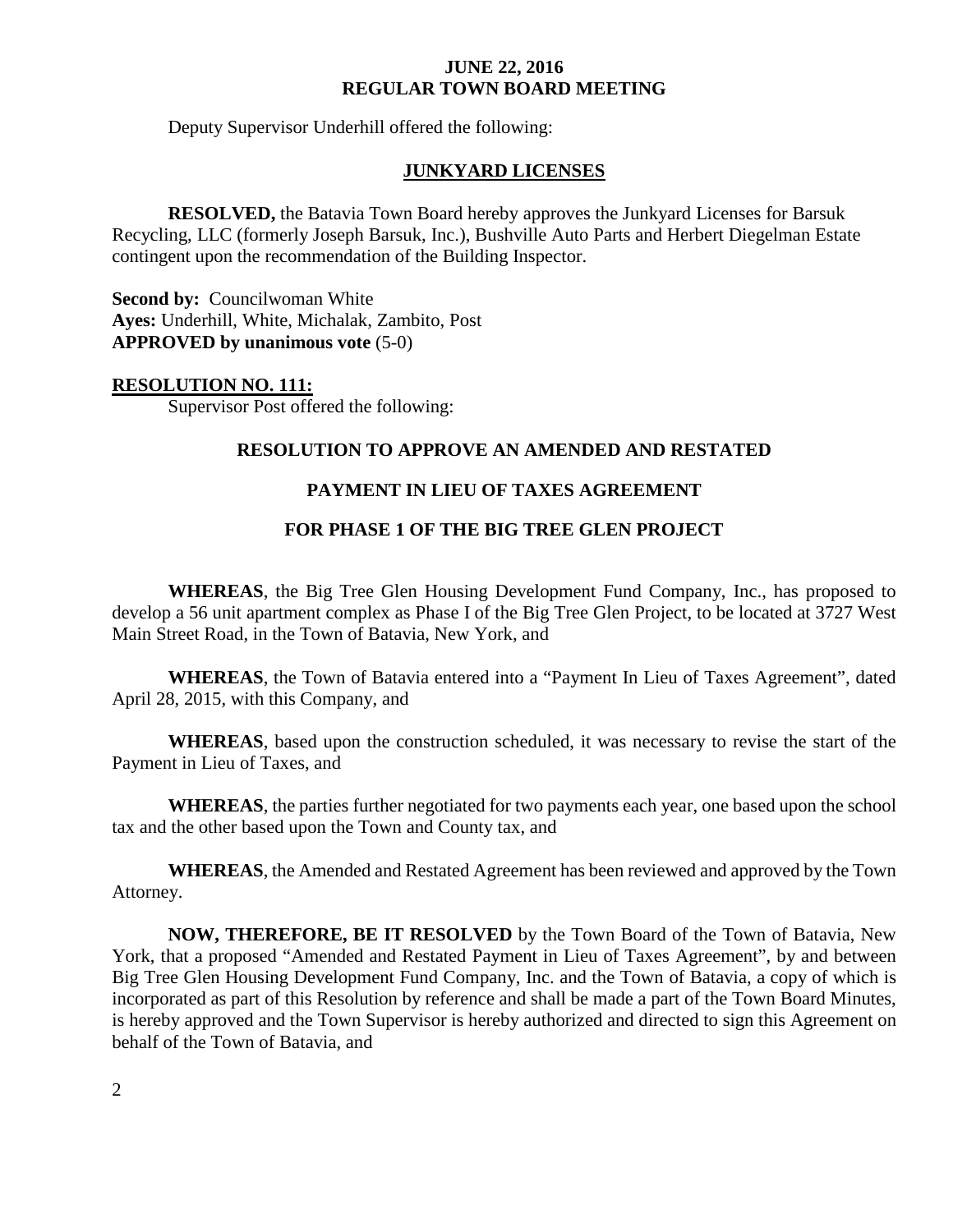**BE IT FURTHER RESOLVED** that the required officers and employees of the Town of Batavia are hereby authorized and directed to take all steps necessary to comply with and to implement the terms and conditions of this Agreement.

**Second by:** Councilman Zambito **Ayes:** Post, Zambito, White, Underhill, Michalak **APPROVED by unanimous vote** (5-0)

## **AMENDED AND RESTATED PAYMENT IN LIEU OF TAXES AGREEMENT**

#### **AMENDED AND RESTATED PAYMENT IN LIEU OF TAXES AGREEMENT** (the

"Agreement") dated as of this \_\_\_\_\_ of \_\_\_\_\_\_\_\_\_\_\_\_\_\_\_, 2016, by and between BIG TREE GLEN HOUSING DEVELOPMENT FUND COMPANY, INC., a New York not-for-profit corporation organized pursuant to Article XI of the Private Housing Finance Law of State of New York (the "Act), and Section 402 of the Non-for- Profit Corporation Law of New York, with a principal place of business located at 1000 University Avenue, Suite 500, Rochester, New York 14607 (the "Company") and the TOWN OF BATAVIA, with offices located at 3833 West Main Street Road, Batavia, New York, (the ''Town").

## **RECITALS:**

**WHEREAS,** the Company is the fee owner of a parcel of real property identified on the tax map as 7.-1-29.1, located at 3727 West Main Street, Batavia, New York, as more specifically described on Schedule A (the "Land");

**WHEREAS**, the Company has been formed exclusively for the purpose of developing a housing project for persons of low income, pursuant to the Act;

**WHEREAS**, the Company, along with the beneficial owner of the Land, intends to develop a 56 unit apartment complex (the "Phase 1") for persons of low income on the Land (the "Apartments") and the apartments will constitute a "housing project" as that term is defined in the Act (the Land and Apartments are sometimes referred to herein as the "Project'').

**WHEREAS,** Section 577 of the Act authorizes the Town to exempt from local and municipal taxes, including school taxes, other than assessments for local improvements, all or part of the value of the property included in the completed Project.

**WHEREAS,** the Town has granted the Company and the Project an exemption from local and municipal taxes, including school taxes, other than assessments for local improvements and special ad valorem districts to the extent provided herein and from such taxes as may be levied on behalf of any taxing jurisdiction as defined in Subdivision 1(b) of Section 577 of the Act and intends to bind the Town.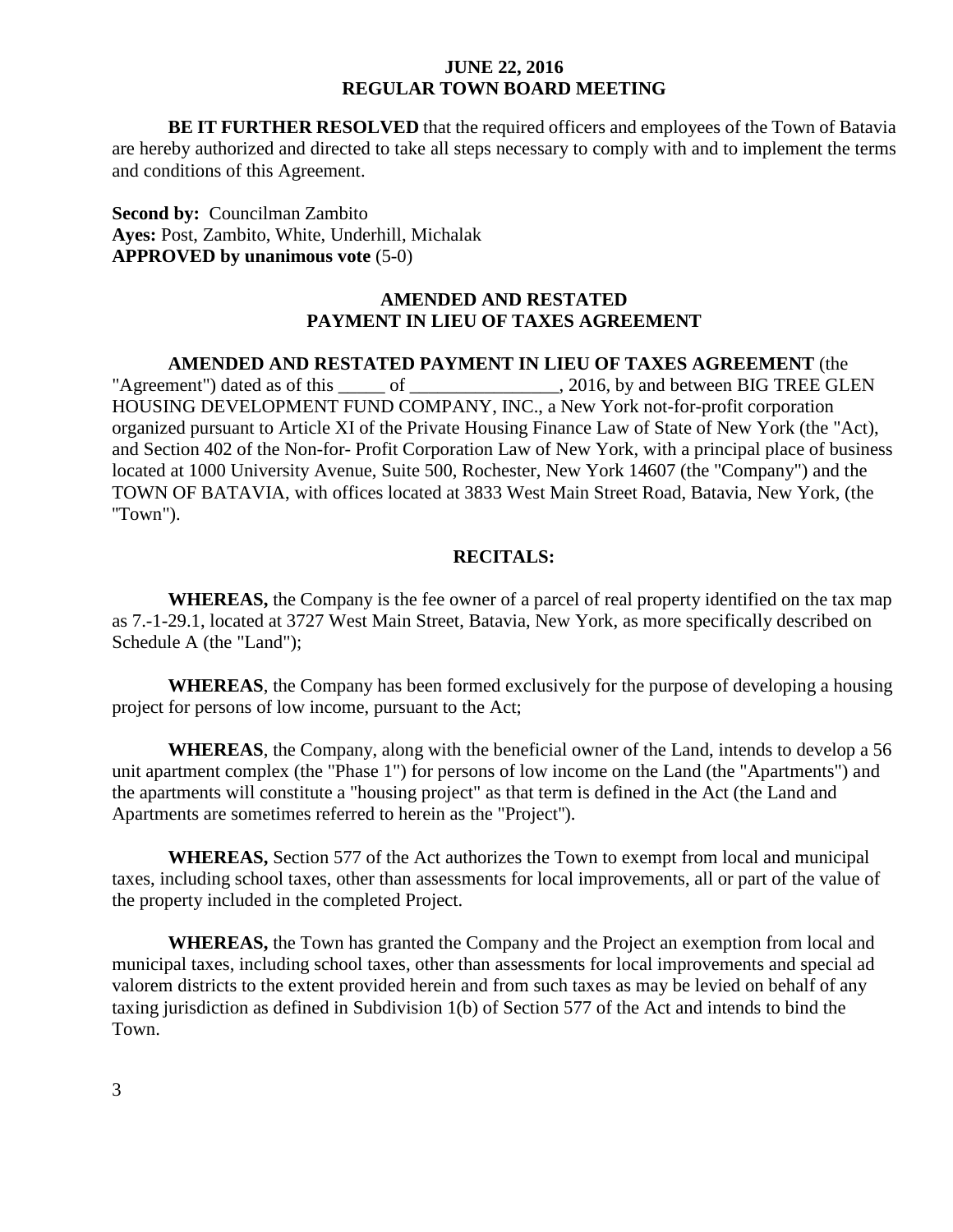**WHEREAS**, the Town and Company entered into a Payment In Lieu of Taxes Agreement dated as of April 25, 2015 (the "Original Agreement"), as authorized by Section 577 of the Act to reflect this agreement.

**WHEREAS,** the Town and Company desire to amend and restate the Original Agreement in order to clarify certain terms in the Original Agreement.

**NOW, THEREFORE**, in consideration of the mutual covenants hereinafter contained, and other good and valuable consideration, the parties agree as follows:

## **Section 1. Grant of Exemption.**

- A. The Town hereby declares that the Project shall be exempt from all local and municipal taxes, including school taxes, and from such taxes as may be levied by or on behalf of any taxing jurisdiction as defined in subsection 1(b) of Section 577 of the Act, other than assessments for local improvements. (the "Affected Tax Jurisdictions"). This Agreement shall not impact the liability of the Company to make payments in connection with assessments for local improvements.
- B. Theterm"localimprovements",asusedhereinshallbedefinedasanyandall specialdistrict charges,specialassessmentsandspecialadvaloremlevies,as appliedtoliketaxpayers, includingbywayofexample, butnotlimitedto,water, sewer and fire district charges; aswell as purewater charges and sewer charges.

## **Section 2. Annual Tax Payments.**

The exemption granted in this Agreement shall remain in effect during the term of this Agreement as follows:

- A. From the date the Company acquires ownership of the Land and for each calendar year while this Agreement is in effect, the Company shall make an annual payment in lieu of taxes to the Town equal to Sixty-Five Percent (65%) of the taxes that would have been incurred by the Company in the absence of this Agreement, with the Project being assessed using the standard valuation methodology applied by the Town to like properties located in the Town (the "Payment"). Notwithstanding the foregoing, as long as this Agreement is in effect, the Company waives the right to have the Project assessed pursuant to Section 581-a of the Real Property Tax Law of the State of New York and/or any other method allowed by law, except for the tax calculation herein.
- B. The first payments under this Agreement shall be for the 2016/2017 school tax year and for the 2017 calendar Town and County tax year. On or about September 1, 2016, the Town shall generate for the Company a bill for the 2016-2017 school tax year, calculated pursuant to Subparagraph (2)(A) above. During the term of this Agreement, on or about the  $1<sup>st</sup>$  day of September for every year thereafter, the Town shall generate for the Company a similar school tax bill for the school tax years thereafter. On or about January 1, 2017, the Town shall generate for the Company a bill for the 2017 Town and County tax year, calculated pursuant to Subparagraph  $(2)(A)$  above. During the term of this Agreement, on or about the 1<sup>st</sup> day of January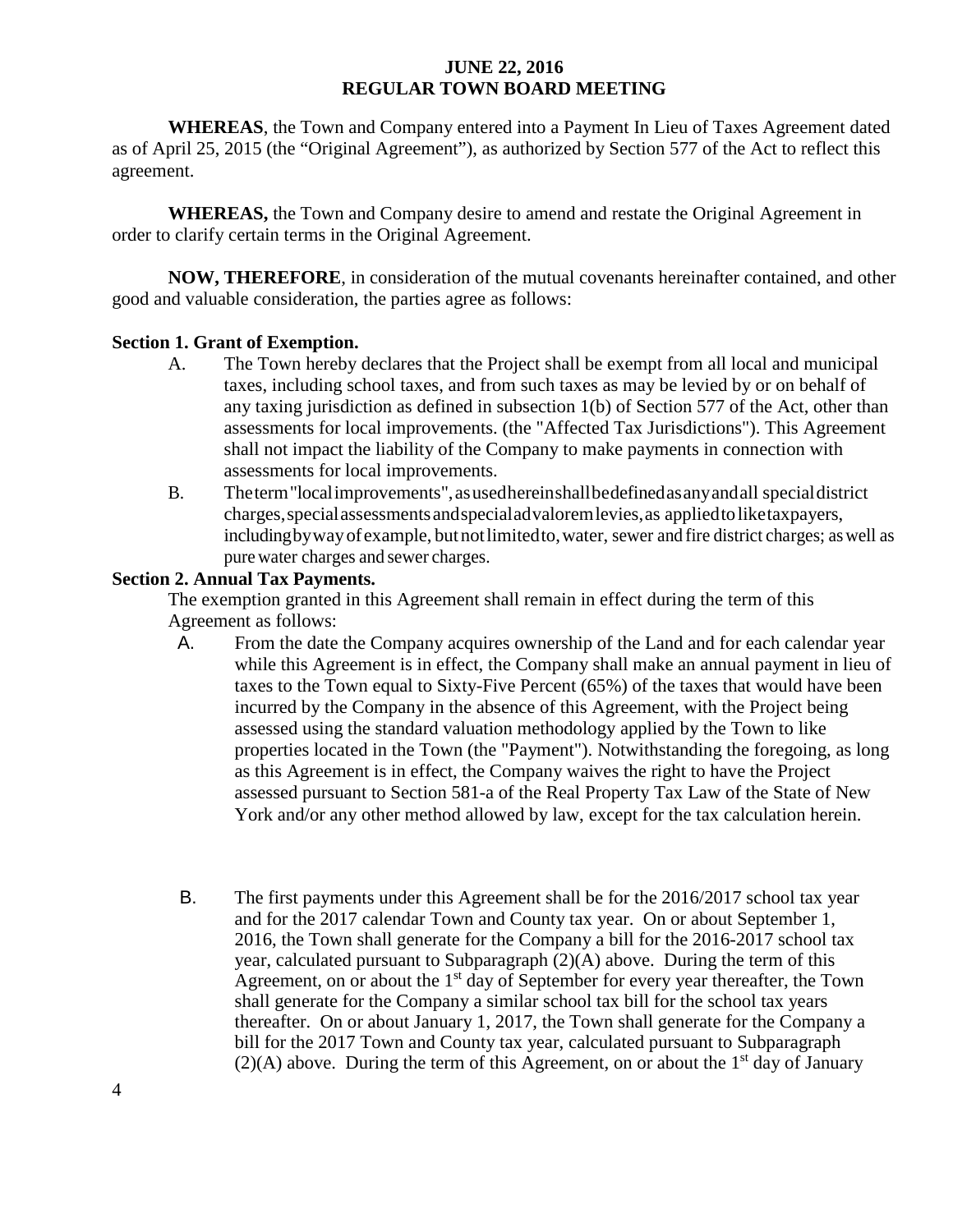for every year thereafter, the Town shall generate for the Company a similar Town and County tax bill for the Town and County tax years thereafter. Payment shall be due and owing to the Town within thirty-five (35) days after the date such bills are generated (the "Payment Dates").

- C. The Payment made shall be allocated by the Town, as the authorized taxing jurisdiction, among the Affected Tax Jurisdictions in the same proportions as ad valorem taxes would have been allocated and otherwise due to the Affected Tax Jurisdictions, based upon their relative tax rates for the Project, if this Agreement were not entered into by the parties hereto.
- D. For purposes of determining the allocation of the Payment among the Affected Tax Jurisdictions, the Town shall use the latest available tax rate utilized for levy of taxes by each such municipality.
- E. The Town shall remit and distribute to the Affected Tax Jurisdictions its respective allocated amounts within thirty (30) days of receipt of the total Payment. In the event that the Town does not receive a PILOT Payment for any year or receives it after the Payment Date for any year, the Town shall not be under any obligation to make any distributions to the Affected Tax Jurisdictions at any time prior to receipt of the Payment.

## **Section 3. Term of Agreement**

The term of this Agreement shall commence on the date of its completed execution, and remain in effect for a period of forty (40) years thereafter, unless terminated earlier as provided in Section 6 herein.

## **Section 4. Special Assessments.**

- A. The Act does not entitle the Company to an exemption from the obligation to pay assessments for local improvements. The Company, therefore, specifically agrees to payall assessmentsforlocalimprovementsassessedand/orleviedagainstthe Project by the Affected Tax Jurisdictions.
- B. Charges for local improvements shall be assessed by the Affected Tax Jurisdictions atthe same time and in the same manner as those billed to their other respective tax payers, and the Company will be subject to the same penalties and collection provisions for these charges as appliedto other tax payers.

## **Section 5. Default.**

The occurrence of any of the following conditions shall constitute an event of default ("Event of Default" or "Default"), as that term is used herein:

A. TheCompany'sfailuretopayinfullanypaymentdueunderthisAgreementwithin thirty (30)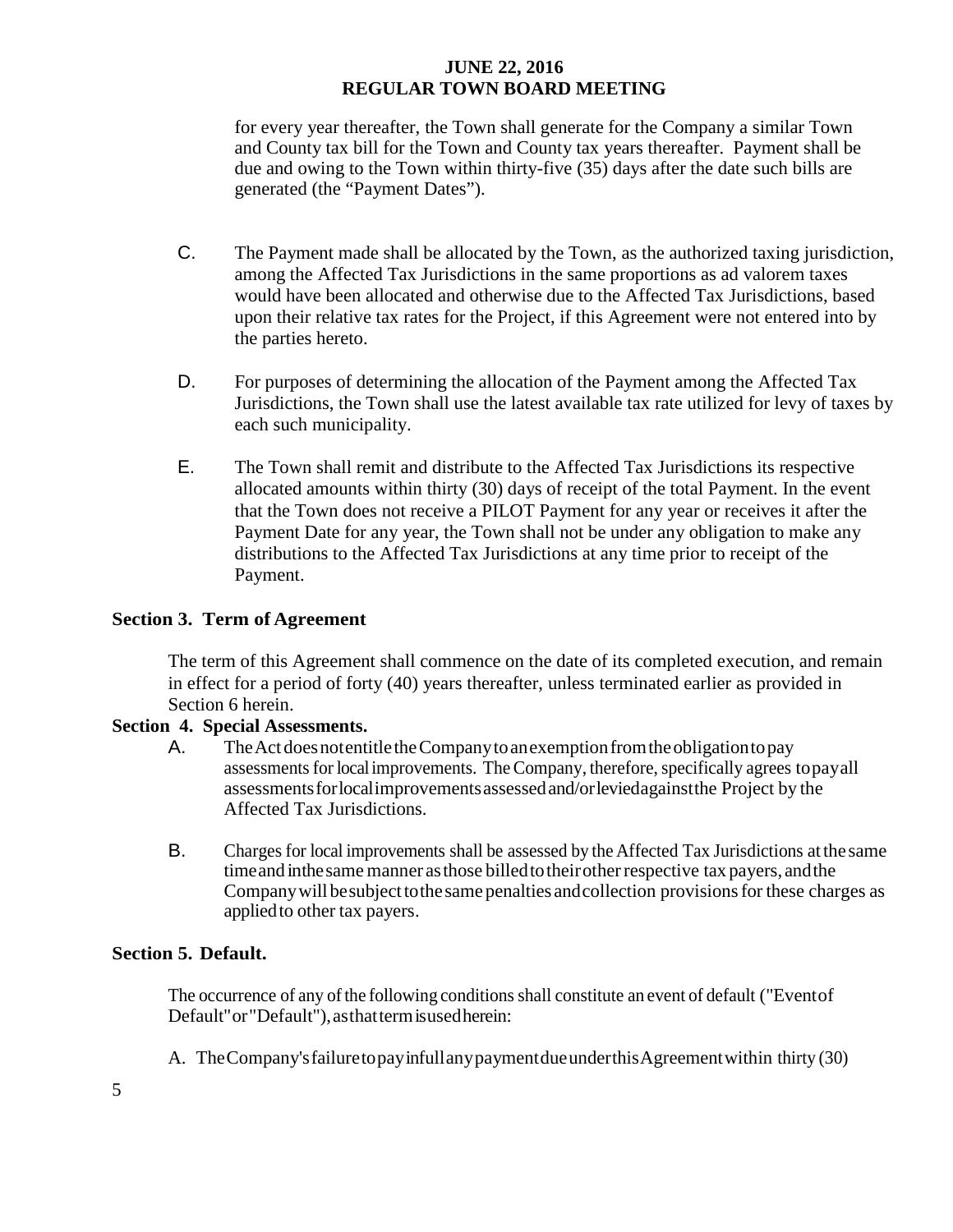days after the Payment Date.

- B. TheCompanyortheProjectbecomeineligibleforataxexemptionundertheAct and/or Section 581-a of the Real Property Tax Law.
- C. TheCompany failsto beginconstruction activities uponPhase 1ofthe Project within six (6) months after execution of this Agreement.

## **Section 6. Default Remedies.**

In the Event of Default and while such Default is continuing, the Town may exercise any and all rights or remedies permitted by law. Without limiting the generality of the foregoing, and in addition to all other rights and remedies, the Town shall also have the following specific rights and remedies upon an Event of Default and while such Default is continuing:

- A. If the Company is in default pursuant to Section 5(A) of this Agreement, then the Company shall pay (i) a late payment penalty equal to five percent (5%) of the amount due, and (ii) for each thirty (30) days or any part thereof that any such Payment is delinquent beyond the first thirty five (35) days, interest on the total amount due, plus the late payment penalty, in an amount equal to one percent (1%) per thirty (30) days.
- B. To terminate this Agreement and the exemption granted hereunder sixty (60) days from the date of the Company's receipt of written notice of the Default and the Company's failure to cure the Default within such sixty (60) day period. After the effective date of a termination, the Company shall pay any and all local and municipal taxes; as well as special assessments for local improvements, to the Affected Tax Jurisdictions when they are billed and become due; based upon using the standard valuation methodology applied by the Town to like properties located within the Town.
- C. The remedies granted to the Town under this Agreement, or by law, are cumulative. The exercise of one right or remedy by the Town shall not impair its right to exercise any other right or remedy.
- D. No failure by the Town to insist upon the strict performance of any covenant, agreement, term, or condition of this Agreement, or to exercise any right or remedy hereunder or thereunder upon an Event of Default by the Company, shall constitute a waiver of any such Event of Default or of such covenant, agreement, term or condition.
- E. No waiver of any Event of Default shall otherwise affect or alter this Agreement, but each and every covenant, agreement, term, and condition hereunder or thereunder shall continue in full force and effect with respect to any other then existing or subsequent Event of Default.
- F. All rights and remedies of the Town under this Agreement shall survive the termination of this Agreement or any exemption granted hereunder as a result of an Event of Default.

# **Section 7. Representations and Warranties of theCompany.**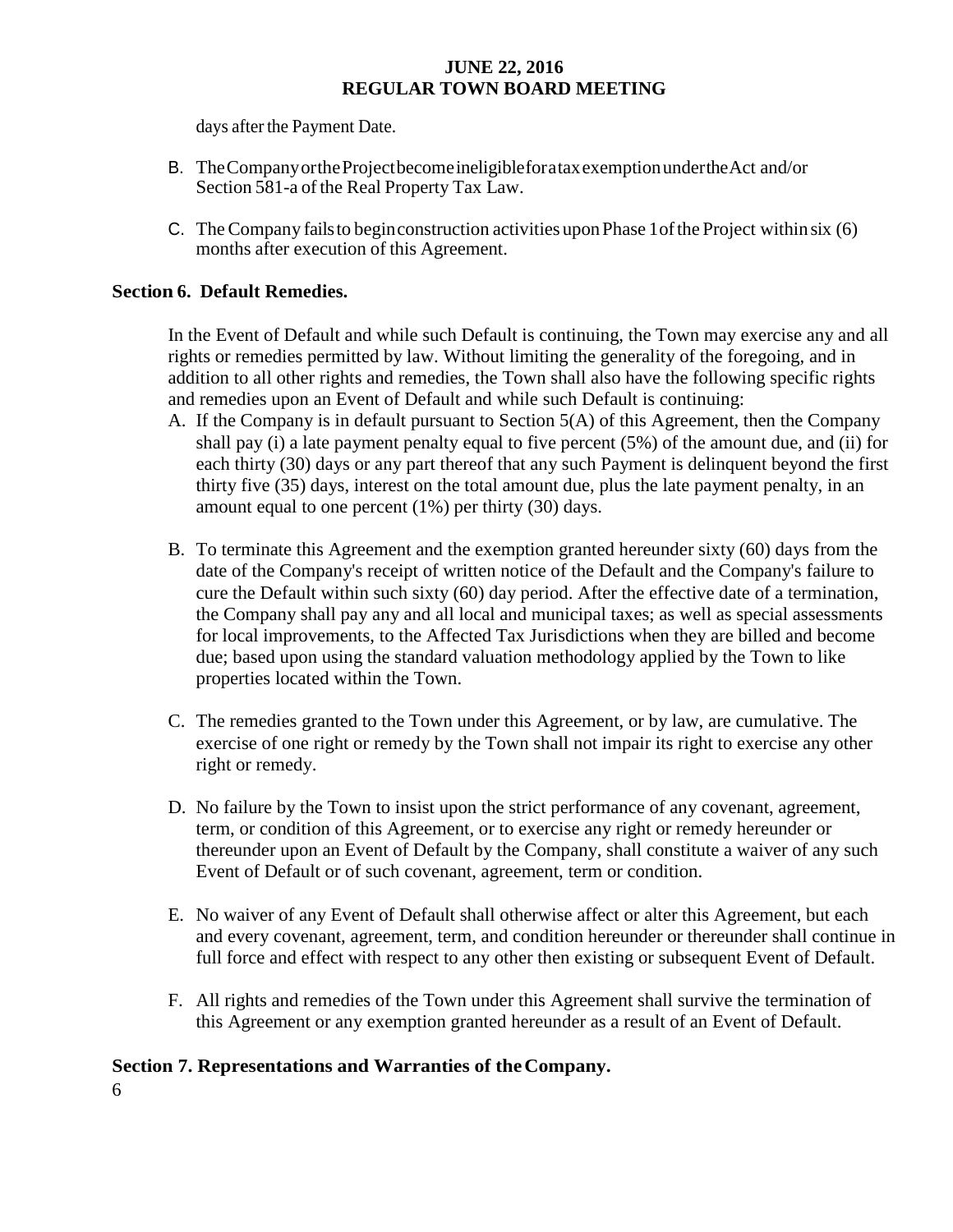The Company represents and warrants that:

- A. Itisadulyorganizedandexistinghousingdevelopmentfundcompanycreatedand operated inaccordance with the provisions of the Act;
- B. Ithas full power and authority to execute and deliver this Agreement and to perform its obligations hereunder;
- C. This Agreement constitutes a legal, valid, and binding obligation of the Company enforceable in accordance with its terms:
- D. To the best knowledge of the Company, the execution and delivery of this Agreement does not, and the performance of this Agreement will not, violate any law, regulation, ordinance,judicialorder,judicialdecree,or anyagreement, indenture, note, or other instrument to which it is a party;
- E. TothebestknowledgeoftheCompany,thereisnoclaim,action,arbitration,or administrative proceeding pending, threatened against, or involving the Company which, if adverselydetermined, wouldquestionthevalidityofthisAgreement,or would have a material adverse effect on the financial condition of the Company.

## **Section 8. Representations and Warranties of the Town.**

The Town represents and warrants as follows:

- A. The Town has the full power and authority to execute and deliver this Agreement and to perform its obligations hereunder and the governing body of the Town has by necessary and appropriate resolution, authorized the execution and delivery of this Agreement by the officer or representative so executing the same.
- B. This Agreement constitutes a legal, valid and binding obligation of the Town enforceable in accordance with its terms.
- C. The Town acts on behalf of the Town, the School District and the County in assessing real property, for the purpose of taxation, or in levying taxes therefore and this Agreement executed by the Town shall have the effect of exempting the Project from taxes imposed by the Town, the County and School District.
- D. In the event that the legal status of the Town and/or any of the other taxing jurisdictions for the Project changes during the term of this Agreement, whether through dissolution, consolidation or merger, the Town acknowledges that this Agreement shall remain in full force and effect.

## **Section 9. Assessment Challenges.**

The Company shall have all of the rights and remedies of a tax payer with respect to any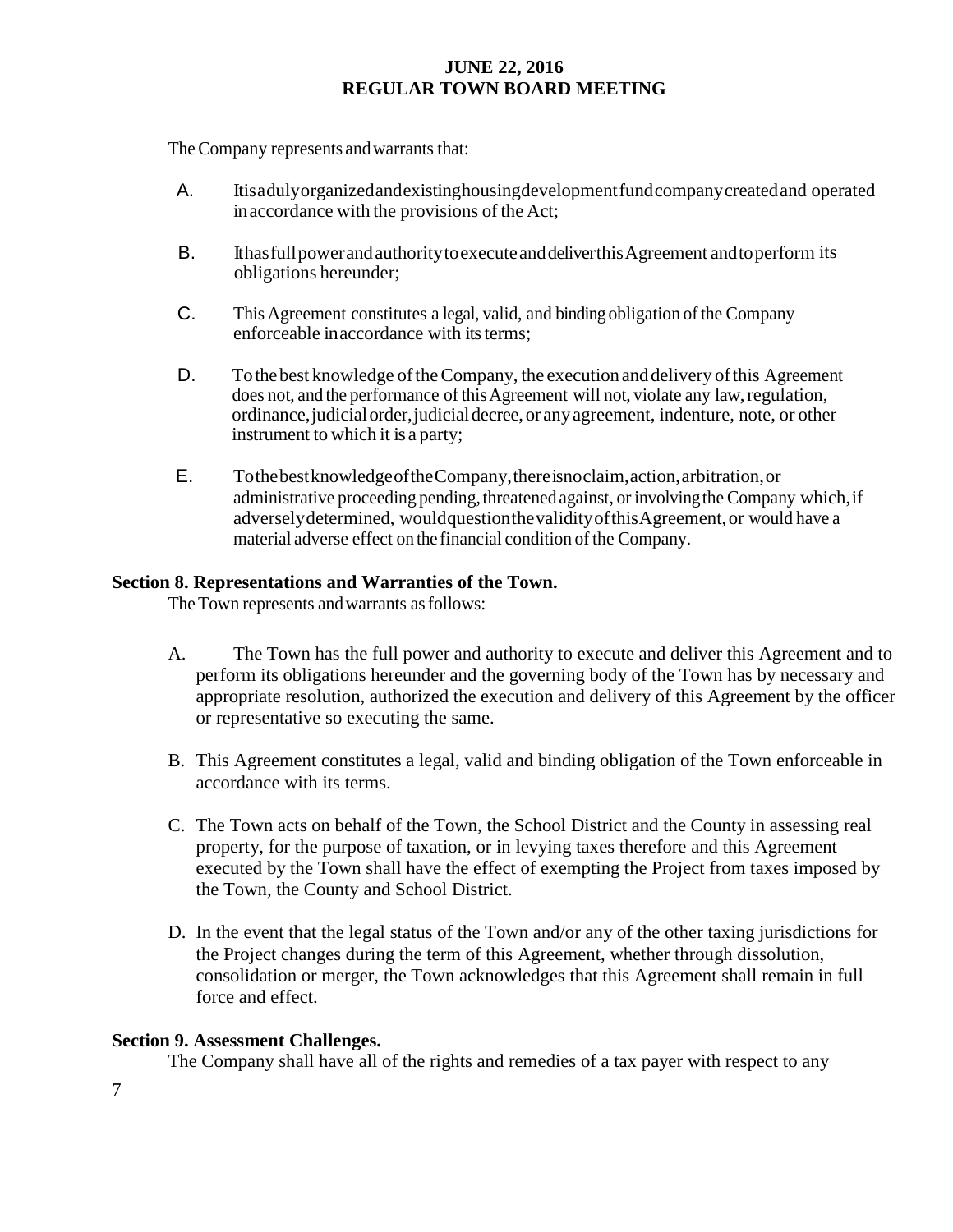proposed assessment or change in assessment with respect to the Land and the Apartments by any of the Affected Tax Jurisdictions, and likewise, shall be entitled to protest before and be heard by the appropriate Assessors or Board of Assessment Review, and shall be entitled to take any and all appropriate appeals or initiate any proceedings to review the validity or amount of any assessment or the validity or amount of any tax equivalent provided for herein.

#### **Section 10. Assignment.**

The Company shall not assign, transfer or otherwise dispose of this Agreement or any right, title or interest therein, without the previous written consent of the Town, which consent shall not be unreasonably withheld, conditioned or delayed. Notwithstanding anything to the contrary, this Agreement shall be binding on and inure to the benefit of the Company's successors and permitted assigns.

#### **Section 11. Terms to be Exclusive and Reservation of Rights.**

This Agreement contains the sole and entire understanding between the parties and shall supersede all other agreements between the parties. Notwithstanding this Agreement there is reserved to the Company and the Town, all of the rights, powers, and authorities as provided in the Act and there is hereby reserved to the Company all rights, powers and authorities as provided under Articles 5 and 7 of the Real Property Tax Law.

#### **Section 12. Waiver or Modification.**

No waiver or modification of this Agreement or any covenant, condition or limitation therein shall be valid unless in writing and duly executed by both parties.

# **Section 13. New York State Law Applies.**

This Agreement and the performance thereunder, and all actions and special proceedings relating hereto shall be construed in accordance with, under, and pursuant to the laws of the State of New York.

## **Section 14. Severability.**

All provisions contained in this Agreement are severable. In the event that any one or more of the provisions in this Agreement, for any reason, is held to be invalid, illegal, or unenforceable in any respect, such determination shall not affect any other provisions of this Agreement and this Agreement shall be construed as if such invalid, illegal, or unenforceable provision had never been contained herein.

#### **Section 15. Notices.**

Unless otherwise specified, notices or consents required to be given by any party to the other under this Agreement shall be in writing and personally delivered or sent by registered or certified mail, return receipt requested, or overnight carrier to the undersigned representative of the recipient at its address first stated above, or as changed pursuant to a notice served as prescribed by this Section. Such notices shall be deemed to be effective on the date when they are mailed or personally delivered.

#### **Section 16. Headingsand Construction**.

The titles of the Sections in this Agreement are inserted only as a matter of convenience, are not a part of this Agreement, and in no way define, limit, or affect this Agreement or any provision thereof. Each covenant and agreement binding the Company and/or the Town shall be construed (absent an express contrary provision therein) as being independent of each other covenant contained herein, and compliance with any one covenant shall not, absent such an express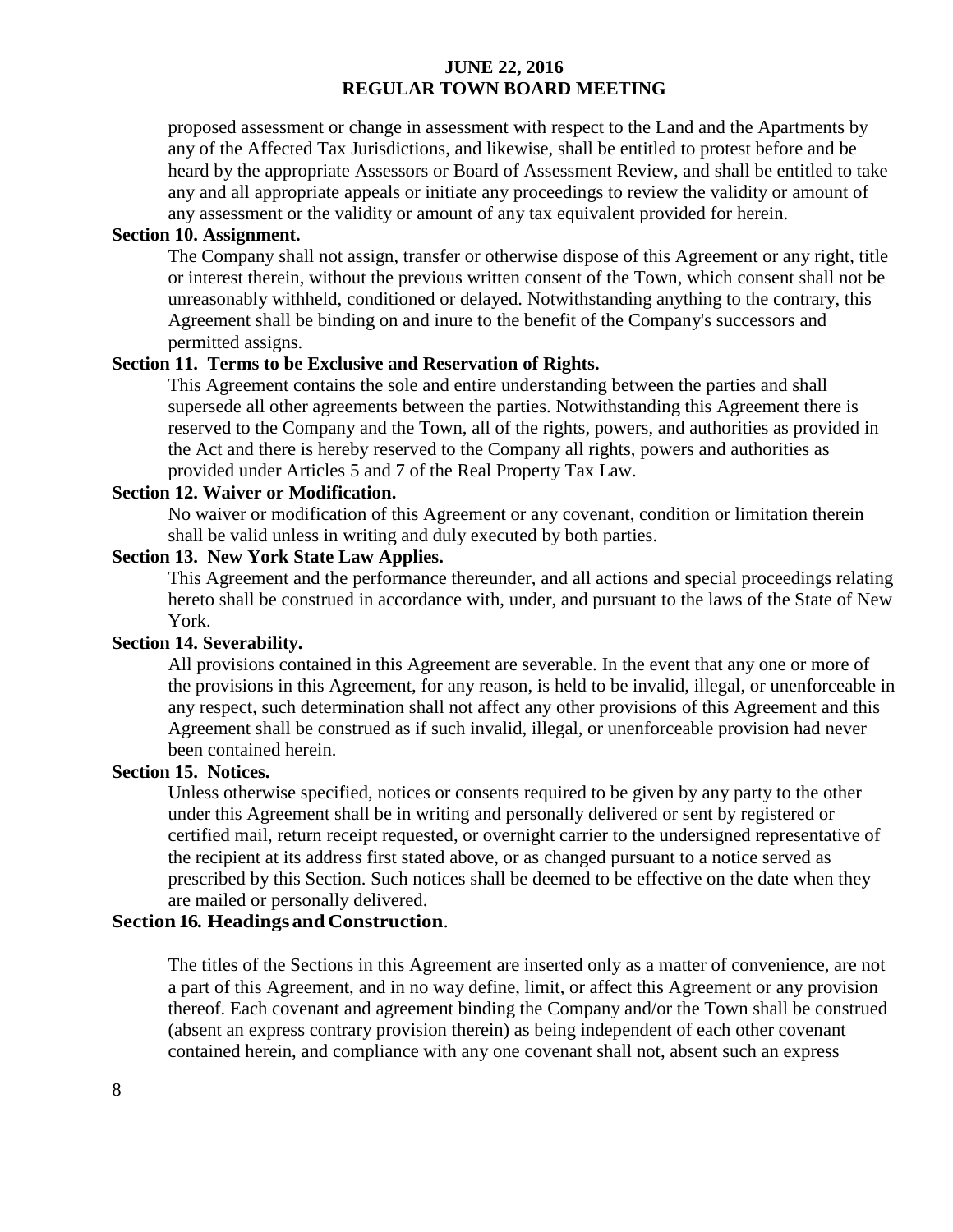contrary provision, be deemed to excuse compliance with any or all other covenants contained herein.

IN WITNESS WHEREOF, the parties hereto have set their hands and seals as of the day and year first above set forth.

TOWN OF BATAVIA

| BY:                |  |
|--------------------|--|
| NAME:              |  |
| TITLE <sup>.</sup> |  |

BIG TREE GLEN HOUSING DEVELOPMENT FUND COMPANY, INC**.**  BY: \_\_\_\_\_\_\_\_\_\_\_\_\_\_\_\_\_\_\_\_\_\_\_\_\_\_\_\_\_\_\_\_\_\_\_\_\_\_\_\_

| . נים  |  |
|--------|--|
| NAME:  |  |
| TITLE· |  |
|        |  |

STATE OF NEW YORK ) COUNTY OF GENESEE ) SS.:

On the \_\_\_ day of \_\_\_\_\_\_\_\_\_\_\_\_\_ in the year 2016 before me, the undersigned, personally appeared \_\_\_\_\_\_\_\_\_\_\_\_\_\_\_\_\_\_\_\_\_\_\_\_\_\_\_\_\_\_\_\_\_ personally known to me or proved to me on the basis of satisfactory evidence to be the individual(s) whose name(s) is (are) subscribed to the within instrument and acknowledged to me that he/she/they executed the same in his/her/their capacity(ies), and that by his/her/their signature(s) on the instrument, the individual(s), or the person upon behalf of which the individual(s) acted, executed the instrument.

\_\_\_\_\_\_\_\_\_\_\_\_\_\_\_\_\_\_\_\_\_\_\_\_\_\_\_\_\_\_\_\_\_\_\_\_\_\_\_ Notary Public

STATE OF NEW YORK ) COUNTY OF GENESEE ) SS.:

\_\_\_\_\_\_\_\_\_\_\_\_\_\_\_\_\_\_\_\_\_\_\_\_\_\_\_\_\_\_\_\_\_\_\_\_\_\_\_

On the \_\_\_\_ day of \_\_\_\_\_\_\_\_\_\_\_\_\_ in the year 2016 before me, the undersigned, personally appeared \_\_\_\_\_\_\_\_\_\_\_\_\_\_\_\_\_\_\_\_\_\_\_\_\_\_\_\_\_\_\_\_\_ personally known to me or proved to me on the basis of satisfactory evidence to be the individual(s) whose name(s) is (are) subscribed to the within instrument and acknowledged to me that he/she/they executed the same in his/her/their capacity(ies), and that by his/her/their signature(s) on the instrument, the individual(s), or the person upon behalf of which the individual(s) acted, executed the instrument.

Notary Public

Schedule A

Lot 1Description

All that tract or parcel of land, situate in the Town of Batavia, County of Genesee and State of New York, being part of Town Lot 6, Section 7, Township 12, Range 2 of the Holland Land Company's Survey, more particularly described as follows:

9 Beginning at a point located at the intersection of the southeasterly comer of the property now or formerly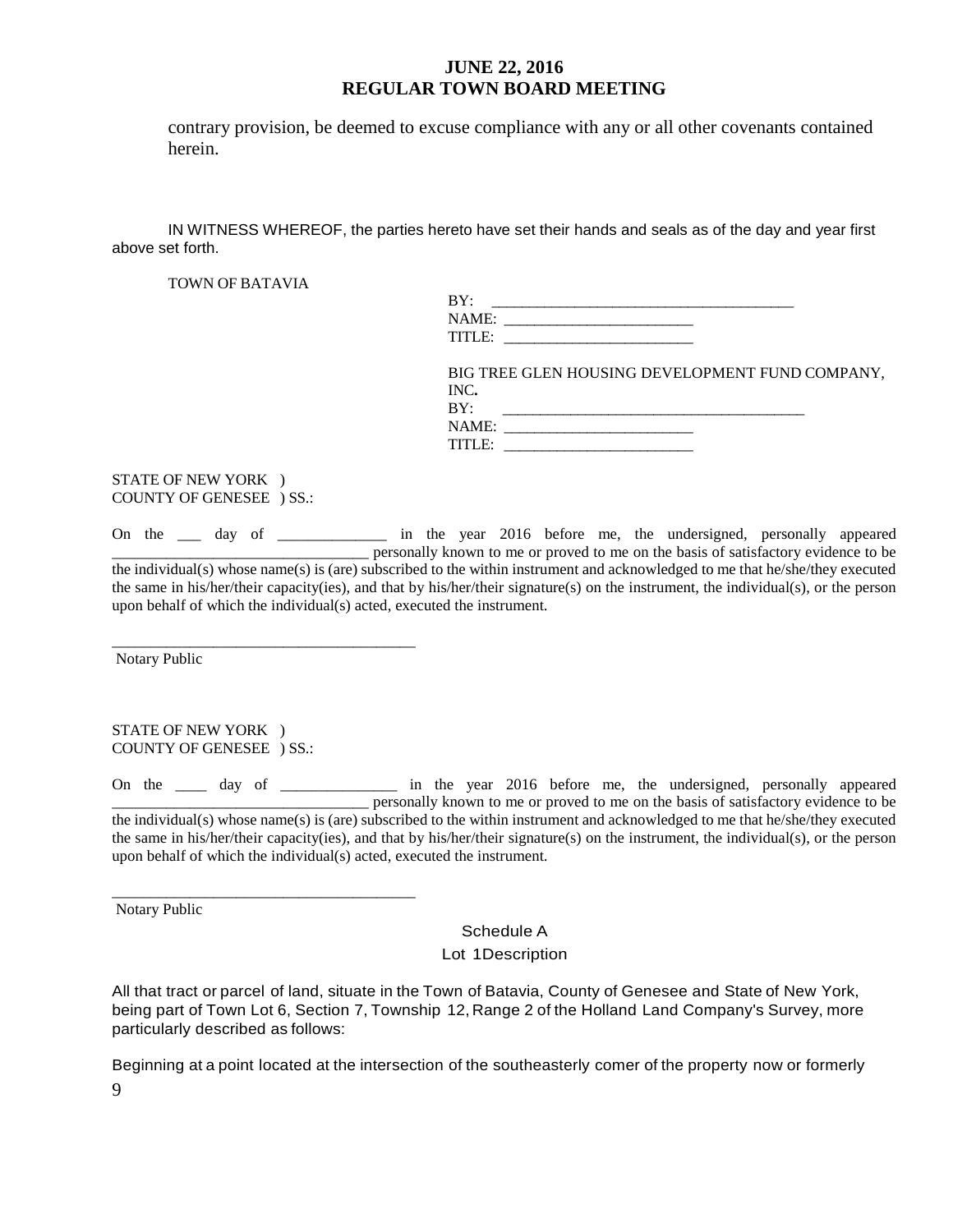Diegelman Motors, Inc., being Tax Account Number 007.000-0001-029.l , withthe address 3727 West Main Street, and the northern right-of-way of West Main Street (New York State Route 5);thence,

1. South 83°20' l9"West, along said right-of-way, a distance of 399.10 feet to a point; thence,

2. North 3°15'41" West, along the westerly property boundary of said parcel, a distance of 300.00 feet to a point; thence,

- 3. South 83°20' 19" West, a distance of 150.00 feet to a point; thence,
- 4. North 3°15'41" West, a distance of 298.02 feet to a point located at the northwesterly corner of said parcel; thence,
- 5. North 83°20' 19"East, along the north property boundary of said parcel, a distance of 578.08 feet to a point; thence,
- 6. South 6°15'36" East, a distance of 181.62 feet to a point; thence,
- 7. South 83°44'20" West, a distance of 84.00 feet to a point; thence,
- 8. South 6°15'40" East, a distance of 85.67 feet to a point, thence;
- 9. North 83°44'20" East, a distance of 22.23 feet to a point, thence;
- 10. South 23°17'30" East, a distance of 84.92 feet to the interior southeast comer of the said lands of Diegelman Motors, Inc., thence;
- 11.South 0°53'41" East, along the easterly line of Diegelman Motors, Inc., a distance of250.00 feet to the point of beginning containing 6.571 acres of land more or less.

#### **RESOLUTION NO. 112:**

Councilwoman Michalak offered the following:

## **WEBSITE HOSTING AND MONITORING SERVICES HURRICANE TECHNOLOGIES, INCORPORATED**

**WHEREAS,** in July 2011 the Town of Batavia retained Hurricane Technologies, Incorporated for Website Hosting and GFI Monitoring Services; and

**WHEREAS,** the agreement is due to expire July 31, 2016; and

**WHEREAS,** Hurricane Technologies, Incorporated has provided an agreement and quote to renew the Website Hosting and Monitoring Services (agreement attached); and

**WHEREAS,** the monthly cost for the Website Hosting is \$9.99 and the monthly cost for the GFI Monitoring Service for the servers is \$109.96.

#### **NOW, THEREFORE, BE IT**

10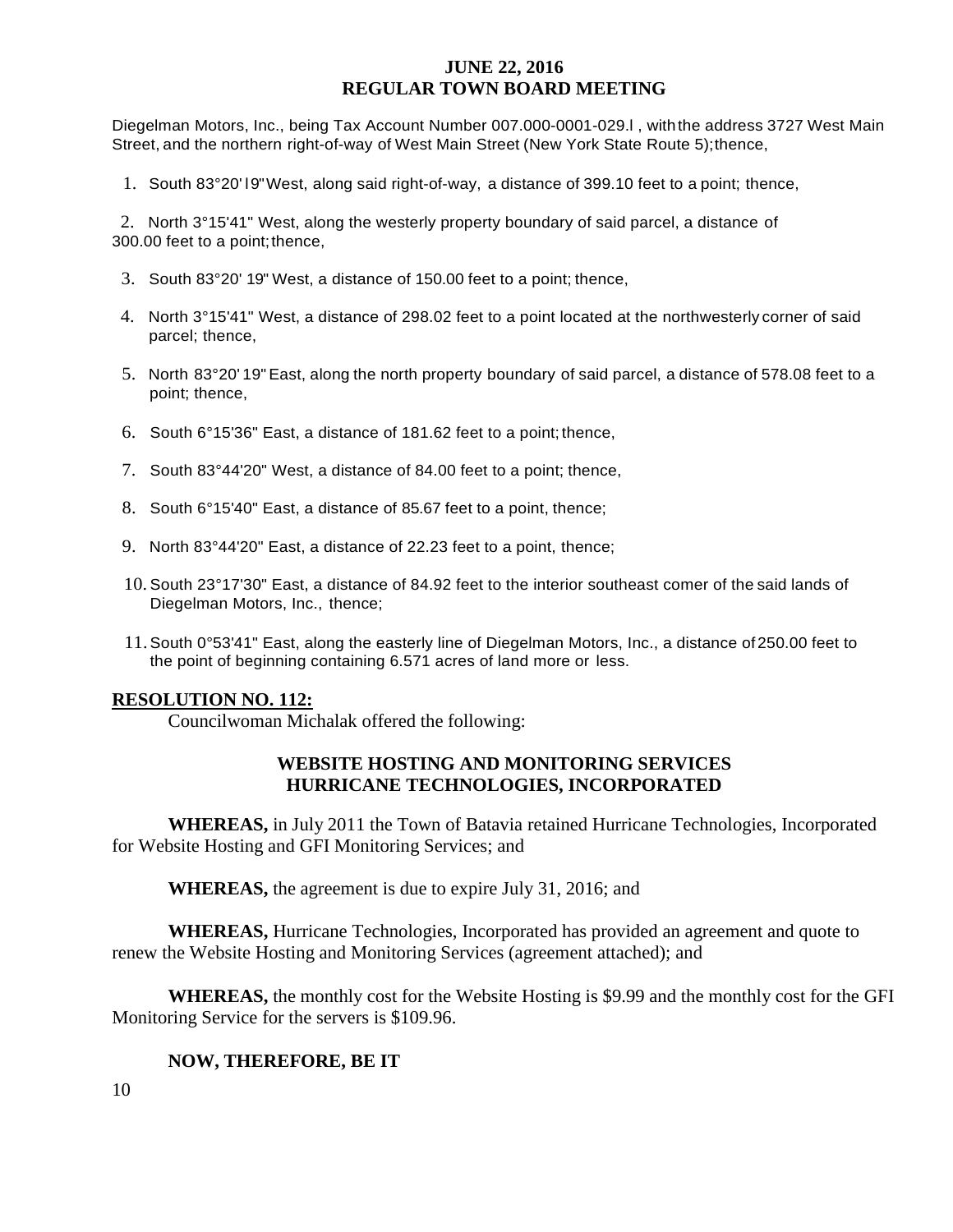**RESOLVED,** the Batavia Town Board wishes to retain Hurricane Technologies, Incorporated for Website Hosting and GFI Monitoring Services at a monthly cost of \$119.95, and be it

**FURTHER RESOLVED, the Supervisor is hereby authorized to execute the agreement, a copy** of which is annexed hereto and made a part of the minutes.

**Second by:** Councilman Zambito **Ayes:** Michalak, Zambito, White, Underhill, Post **APPROVED by unanimous vote** (5-0)

## **RESOLUTION NO. 113:**

Councilman Zambito offered the following:

#### **TOWN OF BATAVIA SOUTHWEST WATER DISTRICT**

## **LATERAL RESTRICTIONS RESOLUTION**

**WHEREAS,** the Town Board of the Town of Batavia has created the Town of Batavia – Southwest Water District pursuant to Town Law for the express purpose of providing public water supply to residents along portions of Brown Road, Halstead Road (Co Rd 5), Wilkinson Road (Co Rd 5), Lear Road, Upton Road, Windflower Drive, and Rose Road; and

**WHEREAS**, part of the land area within the Southwest Water District is also within Genesee County Agricultural District No. 1; and

**WHEREAS**, the Town Board has filed a Notice of Intent to Undertake an Action Within an Agricultural District to evaluate the impact of providing a source of public water supply within this area on lands within Agricultural District No. 1; and

**WHEREAS,** the New York State Department of Agriculture and Markets ("Department") has expressed concern about the potential adverse impact that said public water supply is likely to have on agriculture within the Agricultural District,

**NOW THEREFORE BE IT RESOLVED,** that the Town Board, in recognition of the concerns that have been raised, hereby resolves to adopt the "Lateral Restriction - Conditions on Future Service" specified by the New York State Department of Agriculture and Markets as follows:

## **Lateral Restriction - Conditions on Future Service**

The Town of Batavia imposes the following conditions, as warranted or recommended on the management of water/sewer lines located along the portions of Brown Road, Halstead Road (Co Rd 5), Wilkinson Road (Co Rd 5), Lear Road, Upton Road, Windflower Drive, and Rose Road, included in the Southwest Water District, within an agricultural district: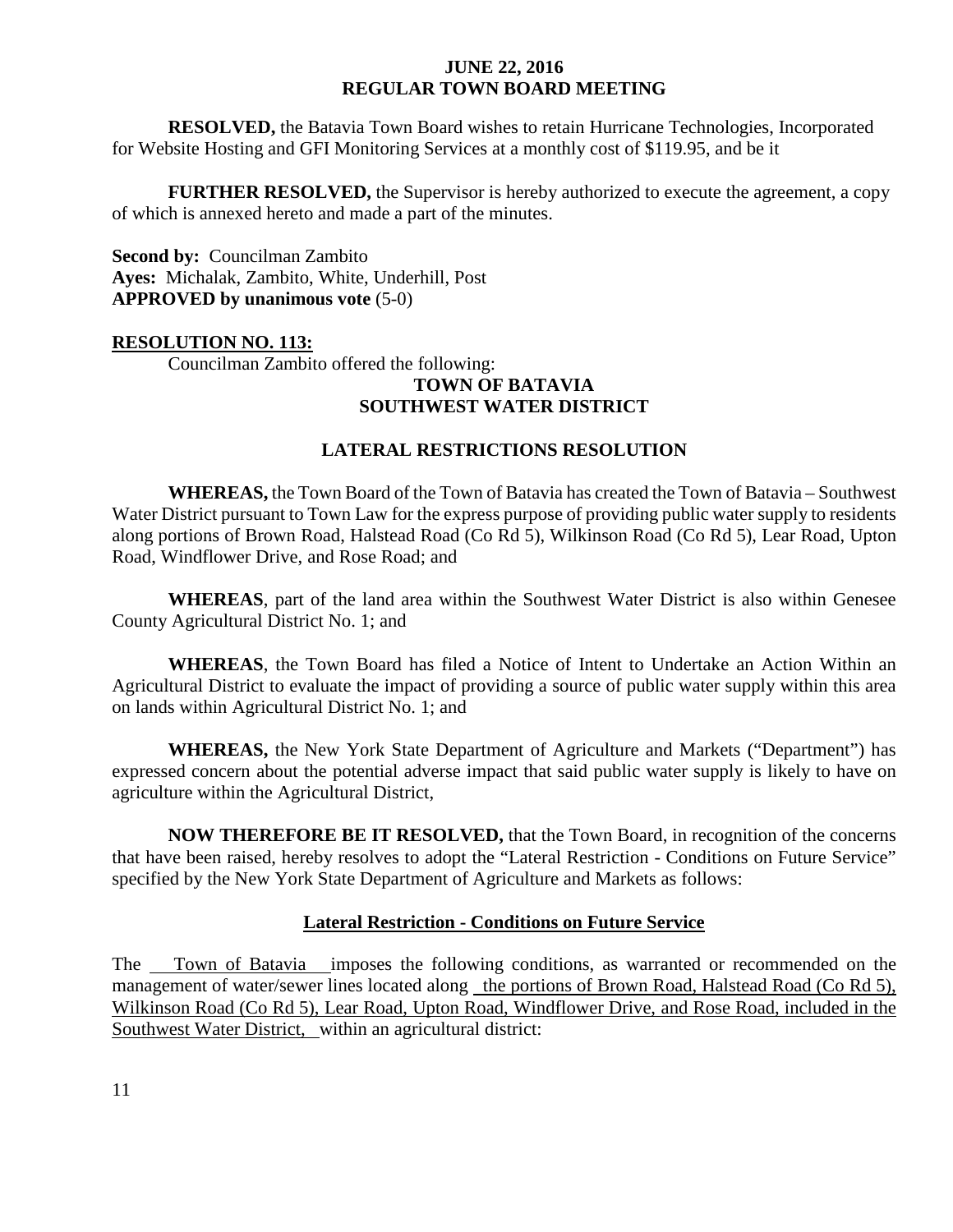(1) The only land and/or structures which will be allowed to connect to the proposed waterline or sewer within an agricultural district will be existing structures at the time of construction, further agricultural structures, and land and structures that have already been approved for development by the local governing body prior to the filing of the Final Notice of Intent by the municipality.

Land and structures that have been approved for development refer to those properties/structures that have been brought before a local governing body where approval (e.g., subdivision, site plan, and special permit) is needed to move forward with project plans and the governing body has approved the action. If no local approval is required for the subdivision of land and/or the construction of structures, the municipality accepts the limitation under Public Health Law §1115 that defines a "subdivision," in part, as "any tract of land which is divided into five or more parcels." Water and/or sewer service will not be extended to the fifth and subsequent parcels where no local approval is required and the land is located within a county adopted, State certified agricultural district.

- (2) If a significant hardship can be shown by an existing resident, the lateral restriction to the resident's property may be removed by the municipality upon approval by the Department. It is the responsibility of the resident landowner to demonstrate that a hardship exists relative to his or her existing water supply or septic system and clearly demonstrate the need for public water or sewer service. The municipality shall develop a hardship application to be filed with the municipality, approved by the County Department of Health, and agreed to by the Department of Agriculture and Markets.
- (3) If it can be demonstrated to the Department's satisfaction that the landowner requested the county to remove his or her land from an agricultural district at the time of district review and the county legislative body refused to do so, lateral restrictions may be removed by the municipality if the Department determines that the removal of the restriction for the subject parcel(s) would not have an unreasonably adverse effect on the agricultural district.
	- (4) If land is removed from a county adopted, State certified agricultural district and the district has been reviewed by the county legislative body and certified by the Commissioner for modification, lateral restrictions imposed by the municipality are no longer in effect for the parcels of land that have been removed from the agricultural district.

**Second by:** Councilman Michalak **Ayes:** Zambito, Michalak, White, Underhill, Post **APPROVED by unanimous vote** (5-0)

## **RESOLUTION NO. 114:**

Councilwoman White offered the following:

## **RESOLUTION TO AUTHORIZE A USDA RURAL DEVELOPMENT FUNDING APPLICATION FOR THE BATAVIA SOUTHWEST WATER DISTRICT**

**RESOLVED,** that the Supervisor of the Town of Batavia, Genesee County, New York, is hereby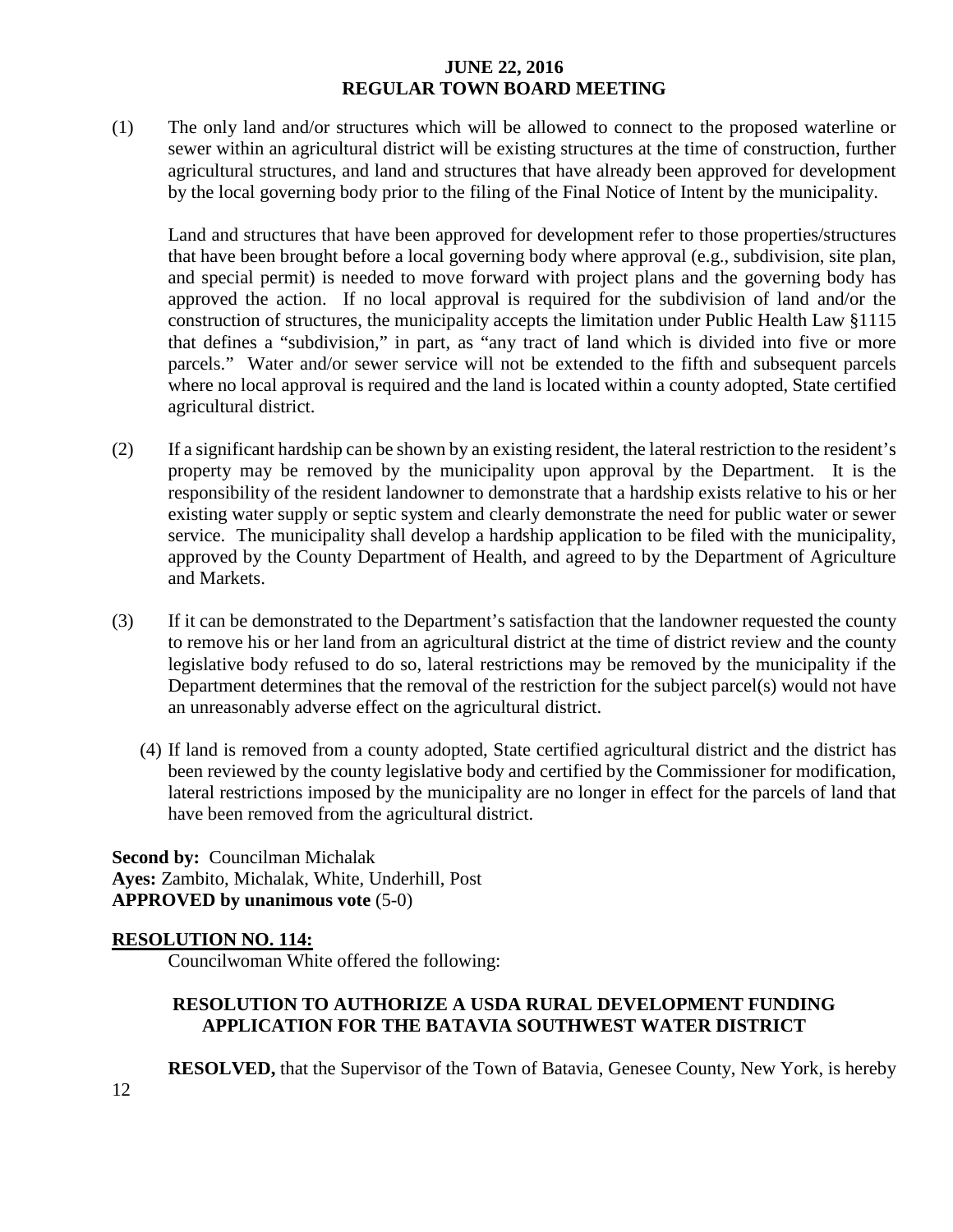authorized as the official representative of the Town to execute and submit the application for loan and grant assistance to the USDA Rural Development for improvements to the Town of Batavia Southwest Water District and is hereby directed and authorized to act in connection with the submission of the application and to provide such additional information as may be required and to execute such documents as may be required in connection with obtaining said loan and grant funds.

**Second by: Councilwoman Michalak Ayes:** White, Michalak, Zambito, Underhill, Post **APPROVED by unanimous vote** (5-0)

#### **RESOLUTION NO. 115:**

Supervisor Post offered the following:

# **PROPOSAL OF SERVICES AGREEMENT – BETWEEN THE TOWN OF BATAVIA AND LABELLA ASSOCIATES, D.P.C. FINAL APPLICATION FOR LOAN AND GRANT ASSISTANCE RURAL DEVELOPMENT SOUTHWEST WATER**

**WHEREAS**, the Supervisor wishes to retain Labella Associates, D.P.C. to prepare the Town's final application for grant and loan assistance for submission to Rural Development for the Town of Batavia Southwest Water Project at a cost not to exceed two thousand, one hundred dollars (\$2,100.00); and

**NOW, THEREFORE, BE IT RESOLVED,** the Batavia Town Board hereby authorizes the Supervisor to retain Labella Associates, D.P.C. for the aforementioned service at a cost not to exceed two thousand, one hundred dollars (\$2,100.00); and be it

**FURTHER RESOLVED,** the Supervisor is hereby authorized to execute the agreement between the Town of Batavia and Labella Associates, D.P.C., a copy of which is hereby annexed hereto and made a part of the minutes.

**Second by:** Councilman Zambito **Ayes:** Post, Zambito, White, Underhill, Michalak **APPROVED by unanimous vote** (5-0)

## **RESOLUTION NO. 116:**

Deputy Supervisor Underhill offered the following:

# **RURAL DEVELOPMENT PROJECT MANAGEMENT SERVICES AGREEMENT – SOUTHWEST WATER DISTRICT BETWEEN THE TOWN OF BATAVIA AND LABELLA ASSOCIATES**

**WHEREAS**, the Supervisor wishes to retain Labella Associates, D.P.C. to assist the Town in the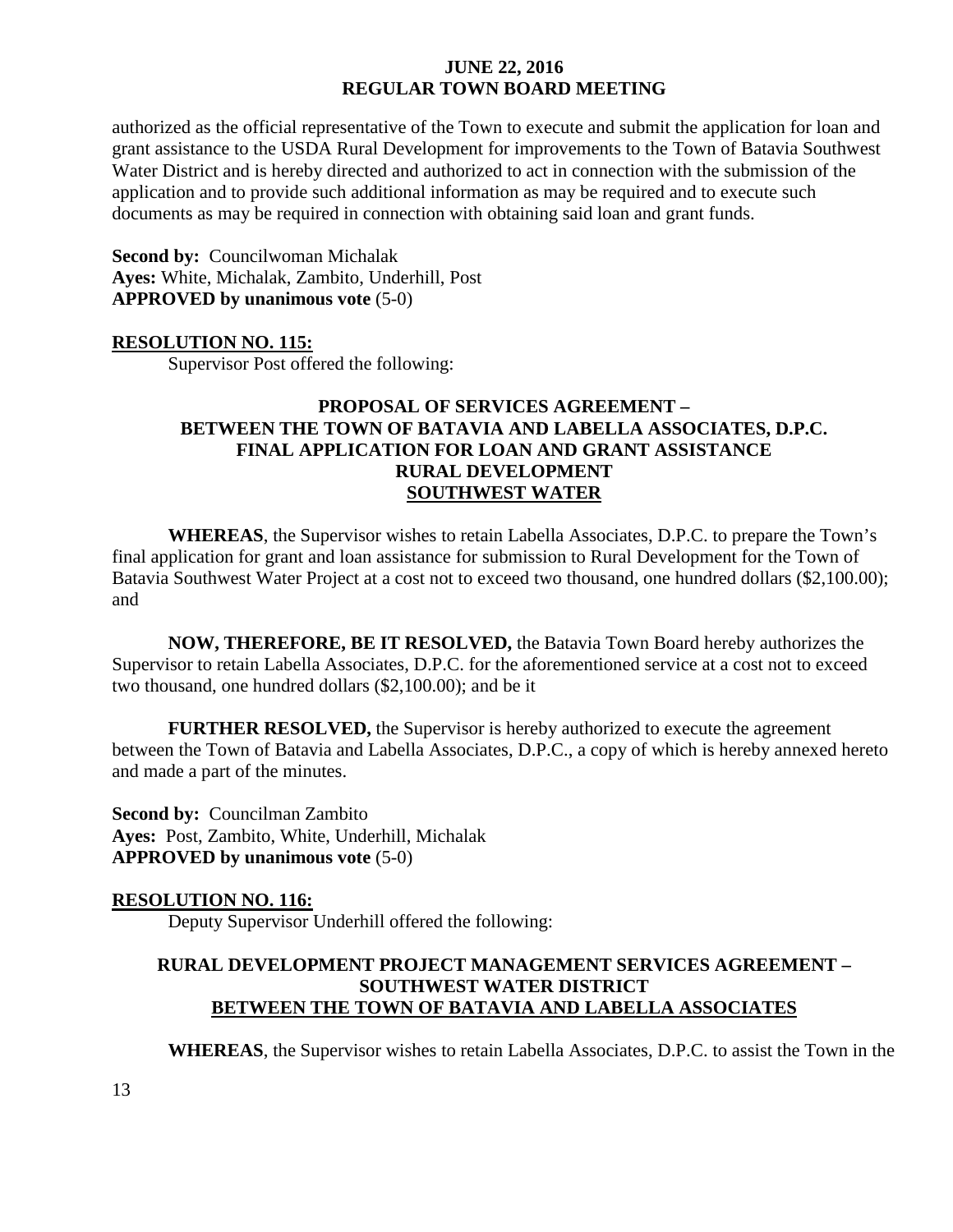implementation of the project to be assisted with funding from Rural Development for the construction of Southwest Water District at a rate of \$100.00 per hour under this agreement not to exceed eight thousand dollars (\$8,000).

**NOW, THEREFORE, BE IT RESOLVED,** the Batavia Town Board hereby authorizes the Supervisor to retain Labella Associates, D.P.C. for Project Management Services for the Southwest Water District at a rate of \$100.00 per hour under this agreement not to exceed eight thousand dollars (\$8,000) and be it

**FURTHER RESOLVED,** the Supervisor is hereby authorizing to execute the agreement between the Town of Batavia and Labella Associates, D.P.C., a copy of which is annexed hereto and made a part of the minutes.

**Second by:** Councilwoman Michalak **Ayes:** Underhill, Michalak, Zambito, White Post **APPROVED by unanimous vote** (5-0)

## **RESOLUTION NO. 117:**

Councilwoman Michalak offered the following:

## **RESOLUTION TO APPROVE LEGAL SERVICES AGREEMENT FOR**

## **BATAVIA SOUTHWEST WATER DISTRICT**

**WHEREAS**, the Town Attorney, namely, Kevin D. Earl, Esq. of Oshlag, Saleh & Earl, has proposed a Legal Services Agreement for the Batavia Southwest Water District, and

**WHEREAS**, this proposed Legal Services Agreement proposes that the Town Attorney be paid at the rate of \$195.00 per hour for all work concerning the Water District, with a total amount not to exceed \$10,000.00, and

**WHEREAS**, the Batavia Town Board intends to accept this proposal.

**NOW, THEREFORE, BE IT RESOLVED** by the Town Board of the Town of Batavia, New York, that a proposed Legal Services Agreement with Attorney Kevin D. Earl, Esq. of Oshlag, Saleh & Earl, a copy of which shall be made a part of the Town Board Minutes, is hereby approved at a cost of \$195.00 per hour for all work concerning the Water District, with a total amount not to exceed \$10,000.00 and the Town Supervisor is hereby authorized and directed to execute this Legal Services Agreement on behalf of the Town of Batavia.

**Second by:** Councilman Zambito **Ayes:** Michalak**,** Zambito, White, Underhill, Post **APPROVED by unanimous vote (**5-0)

14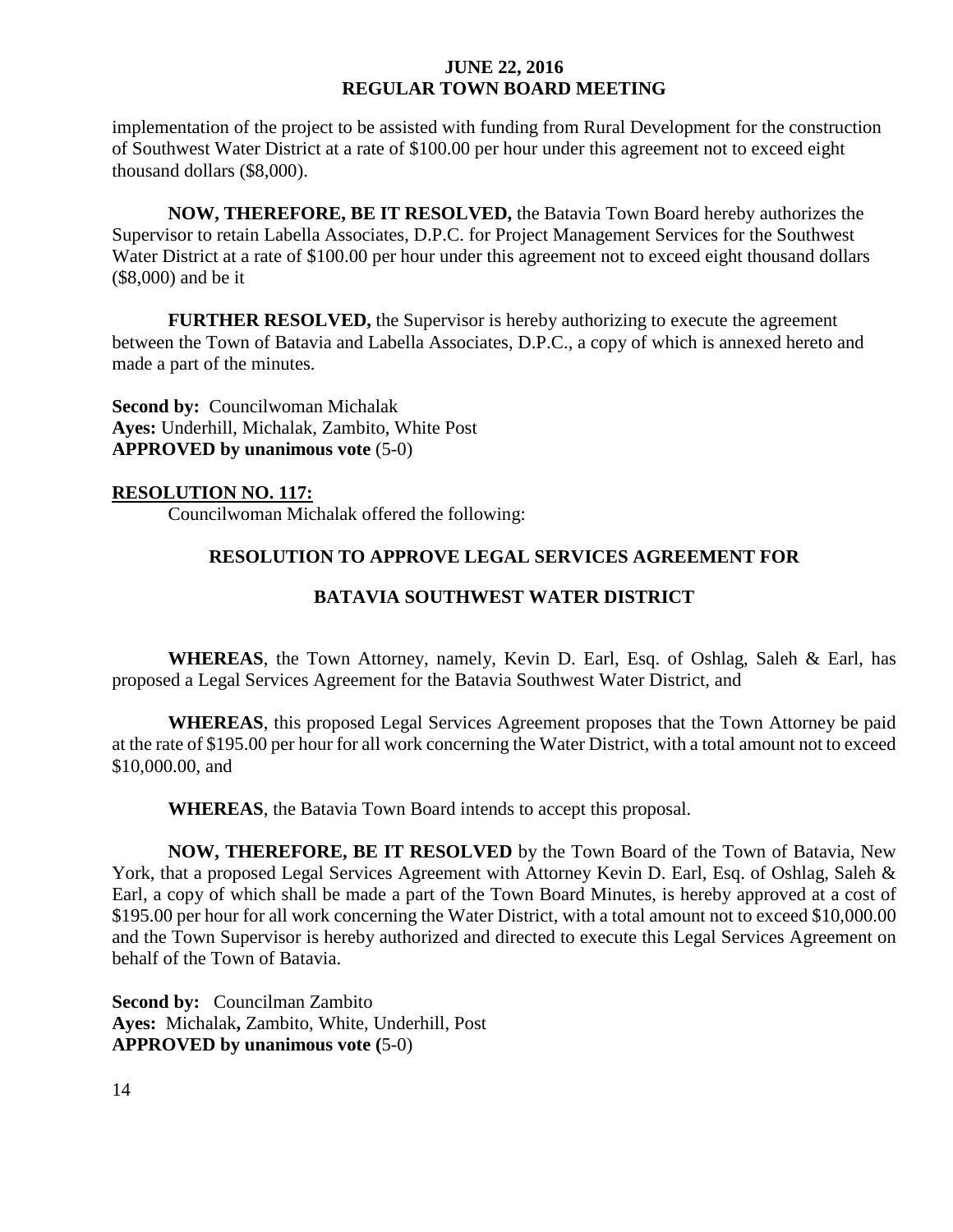#### **RESOLUTION NO. 118:**

Councilman Zambito offered the following:

## **RESOLUTION TO APPROVE FINANCIAL SERVICES AGREEMENT FOR BATAVIA SOUTHWEST WATER DISTRICT**

**WHEREAS**, the Municipal Solutions, Incorporated has proposed a Financial Services Agreement for the Batavia Southwest Water District, and

**WHEREAS**, this proposed Financial Services Agreement proposes the estimated total cost including expenses to be \$10,000; and

**WHEREAS**, the Batavia Town Board intends to accept this proposal.

**NOW, THEREFORE, BE IT RESOLVED** by the Town Board of the Town of Batavia, New York, that a proposed Financial Services Agreement with Municipal Solutions, Incorporated, a copy of which shall be made a part of the Town Board Minutes, is hereby approved at an estimated cost of \$10,000 and the Town Supervisor is hereby authorized and directed to execute this Financial Services Agreement on behalf of the Town of Batavia.

**Second by:** Councilwoman White **Ayes:** Zambito, White, Underhill, Michalak, Post **APPROVED by unanimous vote (**5-0)

## **RESOLUTION NO. 119:**

Councilwoman White offered the following:

## **RESOLUTION TO APPROVE ENGINEERING SERVICES AGREEMENT FOR SOUTHWEST WATER DISTRICT**

**WHEREAS**, Clark Patterson Lee has proposed an Engineering Services Agreement for the Batavia Southwest Water District, and

**WHEREAS**, this proposed Engineering Services Agreement proposes the following: Task 1: Design Phase lump sum cost \$22,000 Task 2: Construction Administration lump sum cost \$13,000 Task 3: Resident Inspection cost not to exceed amount of \$57,600, and

**WHEREAS**, the Batavia Town Board intends to accept this proposal.

**NOW, THEREFORE, BE IT RESOLVED** by the Town Board of the Town of Batavia, New York, that a proposed Engineering Services Agreement with Clark Patterson Lee, a copy of which shall be made a part of the Town Board Minutes, is hereby approved at a cost of \$22,000 for Design Phase, \$13,000 for Construction Administration and a not to exceed cost of \$57,600 for Resident Inspection and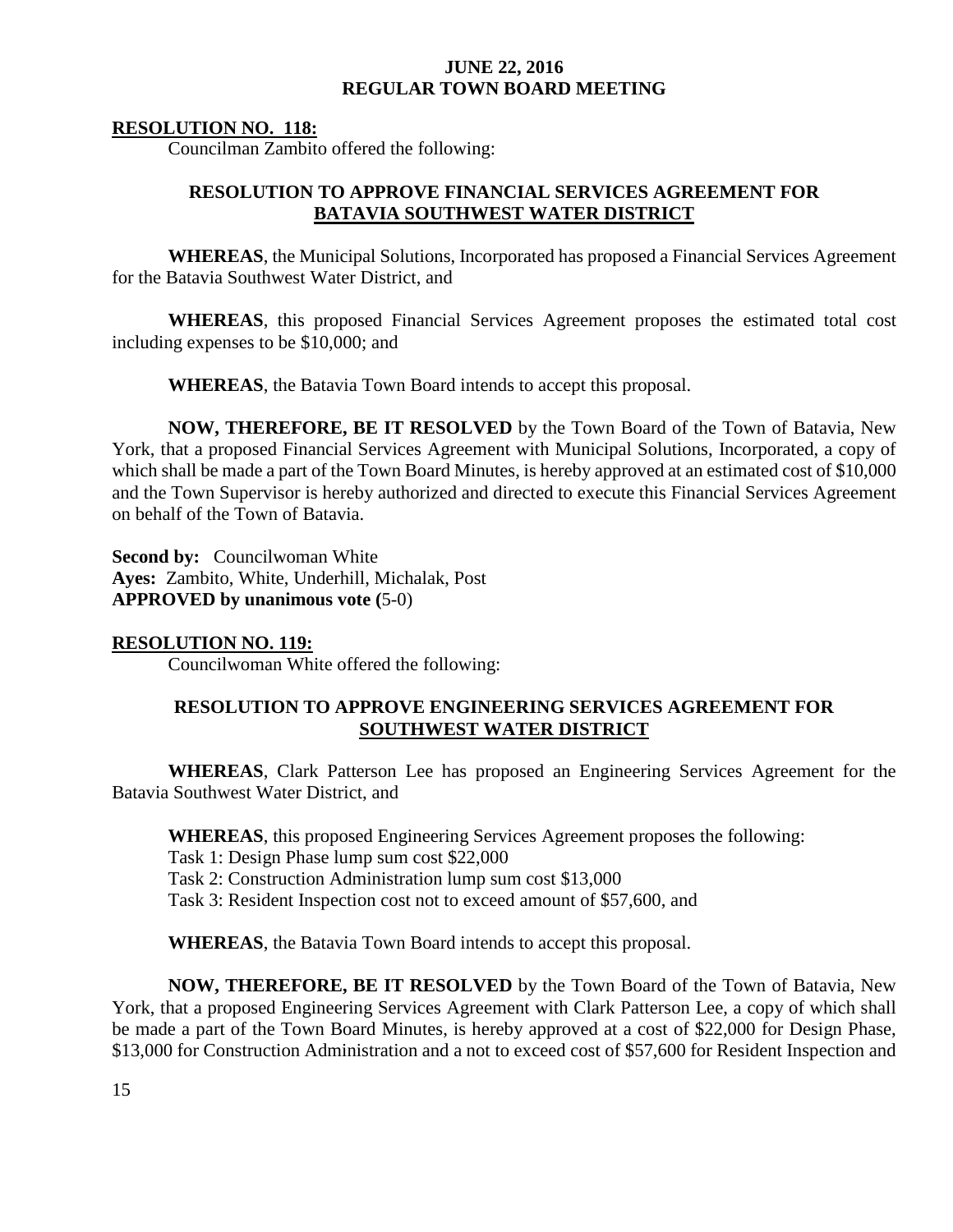the Town Supervisor is hereby authorized and directed to execute this Engineering Services Agreement on behalf of the Town of Batavia for services to be rendered in connection with the application to Rural Development for the Southwest Water, contingent upon USDA Rural Development approval.

**Second by**: Councilman Zambito **Ayes:** White, Zambito, Underhill, Michalak, Post **APPROVED by unanimous vote** (5-0)

#### **RESOLUTION NO. 120:**

Deputy Supervisor Underhill offered the following:

# **RESOLUTION TO APPROVE BOND COUNSEL SERVICES AGREEMENT BATAVIA SOUTHWEST WATER DISTRICT**

**WHEREAS**, Hodgson Russ, LLP has proposed a Bond Counsel Services Agreement for the Batavia Southwest Water District, and

**WHEREAS**, this proposed Bond Counsel Services Agreement proposes the cost not to exceed eighteen thousand dollars (\$18, 000); and

**WHEREAS**, the Batavia Town Board intends to accept this proposal.

**NOW, THEREFORE, BE IT RESOLVED** by the Town Board of the Town of Batavia, New York, that a proposed Bond Counsel Services Agreement with Hodgson Russ, LLP, a copy of which shall be made a part of the Town Board Minutes, is hereby approved at cost not to exceed eighteen thousand dollars (\$18,000) and the Town Supervisor is hereby authorized and directed to execute this Bond Counsel Services Agreement on behalf of the Town of Batavia.

**Second by:** Councilwoman Michalak **Ayes:** Underhill, Michalak, Zambito, White, Post **APPROVED by unanimous vote** (5-0)

**RESOLUTION NO. 121:**

Supervisor Post offered the following:

## **RESOLUTION TO APPROVE AUDITING SERVICES AGREEMENT FOR BATAVIA SOUTHWEST WATER DISTRICT**

**WHEREAS**, the Freed Maxick has proposed an Auditing Services Agreement for the Batavia Southwest Water District, and

**WHEREAS**, this proposed Auditing Services Agreement proposes the cost of the December 31, 2016 audit not to exceed eleven thousand, six hundred, twenty-five dollars (\$11,625) and two thousand, two hundred fifty dollars for the single audit; and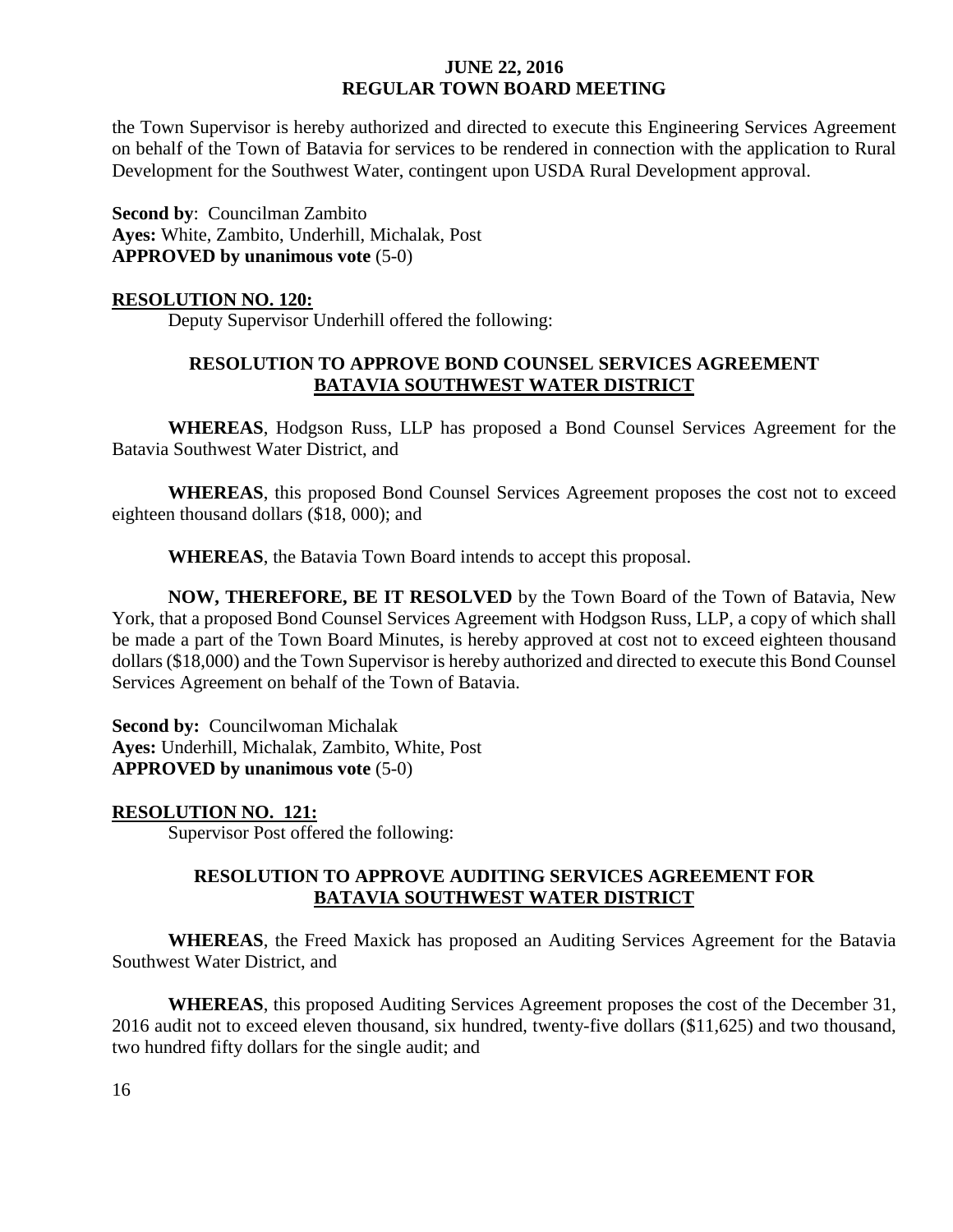**WHEREAS**, the Batavia Town Board intends to accept this proposal.

**NOW, THEREFORE, BE IT RESOLVED** by the Town Board of the Town of Batavia, New York, that a proposed Auditing Services Agreement with Freed Maxick, a copy of which shall be made a part of the Town Board Minutes, is hereby approved at the cost for the December 31, 2016 audit not to exceed eleven thousand, six hundred, twenty-five dollars (\$11,625) and two thousand, two hundred fifty dollars for the single audit and the Town Supervisor is hereby authorized and directed to execute this Auditing Services Agreement on behalf of the Town of Batavia.

**Second by: Councilwoman Michalak Ayes:** Post, Michalak, Zambito, White, Underhill **APPROVED by unanimous vote** (5-0)

## **RESOLUTION NO. 122:**

Councilwoman Michalak offered the following:

## **TRAINING WORKSHOP**

**RESOLVED,** the Batavia Town Board hereby authorizes the following personnel to attend training workshops:

Rhonda Saulsbury- WNY Chapter of the IAAO Valuation and Assessment Issues Seminar June 24, 2016 at the Quality Inn, Batavia at a cost of \$40.00.

Hiedi Librock and Marcy Crandall- GFOA Summer Seminar July 14, 2016 at a cost of \$75.00 each.

Keith Wilkinson and Gregory Lang- Mueller Company Water Distribution Product Training Thursday, June 23, 2016. There is no cost for this training.

**Second by:** Councilman Zambito **Ayes:** Michalak, Zambito, White, Underhill, Post **APPROVED by unanimous vote** (5-0)

## **RESOLUTION NO. 123:**

Councilman Zambito offered the following:

#### **MEMORIAL DAY WREATHS**

**WHEREAS,** the Town of Batavia has provided three wreaths for Memorial Day in honor of our veterans; and

**WHEREAS,** the Town would like to continue to provide wreaths; and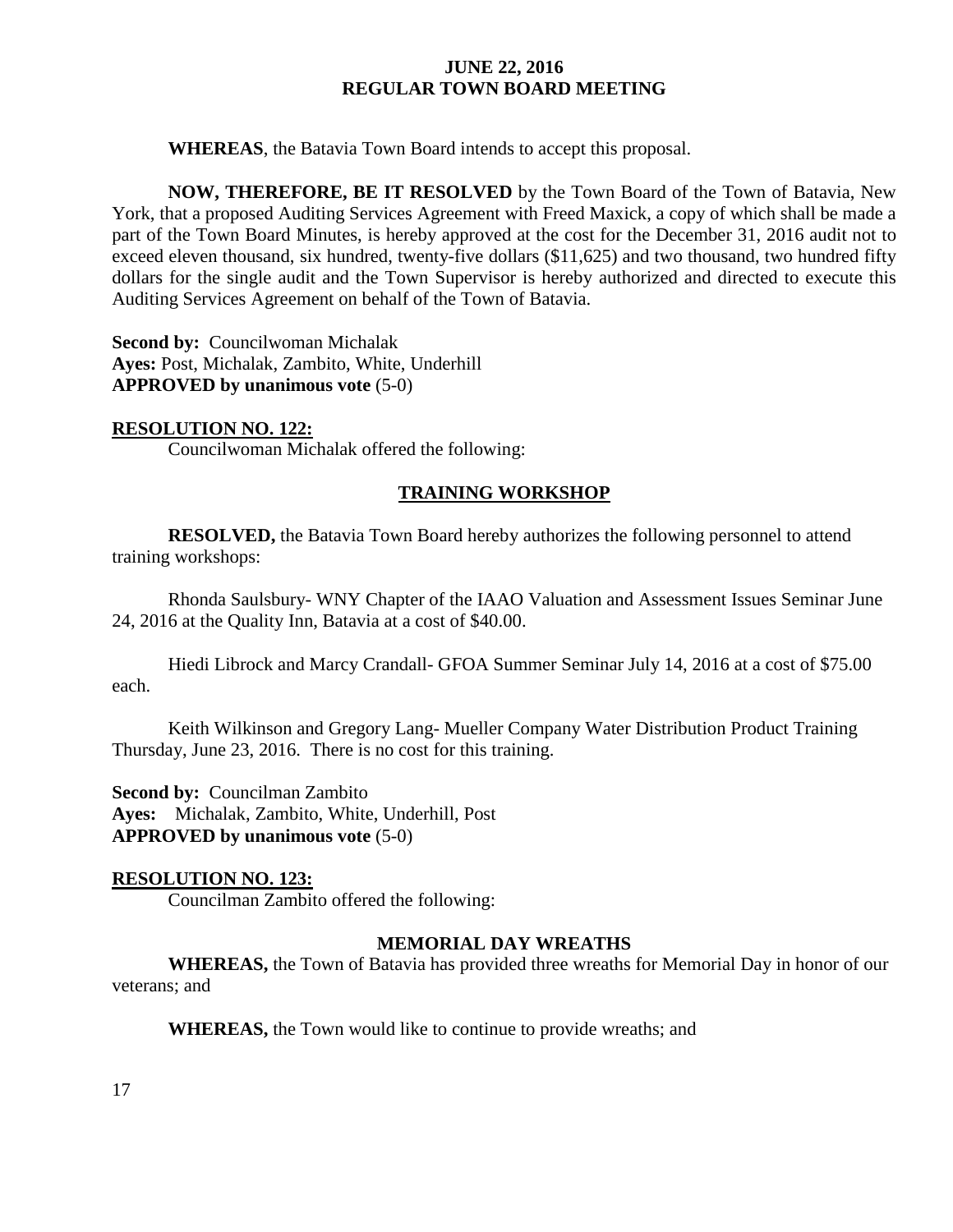**WHEREAS,** the wreaths were placed at Daws Corners Cemetery and Grandview Cemetery by the Batavia Memorial Day Committee (Disabled American Veterans, VFW, American Legion, Marine Corp League, and Vietnam Veterans of America).

## **NOW, THEREFORE, BE IT**

**RESOLVED,** the Batavia Town Board hereby authorizes three (3) wreaths to be purchased from Floral Fantasies at a cost of sixty-five dollars (\$65.00) each; and be it further

**RESOLVED,** the expenditure will be appropriated from line item A6510.400-Veterans Services.

**Second by:** Councilwoman Michalak **Ayes:** Zambito, Michalak, White, Underhill, Post **APPROVED by unanimous vote** (5-0)

#### **RESOLUTION NO. 124:**

Councilwoman White offered the following:

## **KIWANIS PARK DONATION**

**RESOLVED,** the Batavia Town Board hereby accepts the \$25.00 donation to the Town of Batavia from Wayne and Grace Grefrath for use of the Kiwanis Park on Sunday, June 5, 2016.

**Second by**: Deputy Supervisor Underhill **Ayes:** White, Underhill, Michalak, Zambito, Post **APPROVED by unanimous vote** (5-0)

**Discussion-** Supervisor Post expressed the Town's appreciation.

## **RESOLUTION NO. 125:**

Deputy Supervisor Underhill offered the following:

## **NETWORK SERVICES HURRICANE TECHNOLOGIES, INCORPORATED**

**WHEREAS,** Batavia Town Courts credit card system is currently connected through the phone line to process transactions and updates; and

**WHEREAS,** there have been connectivity issues during transactions and updates causing failure to process payments and updates; and

**WHEREAS,** Evalon, the credit card merchant, suggested connecting the credit card system to the internet to avoid these issues; and

18 **WHEREAS,** Hurricane Technologies, Incorporated submitted a proposal of \$273.36 to add the system to the internet network connection.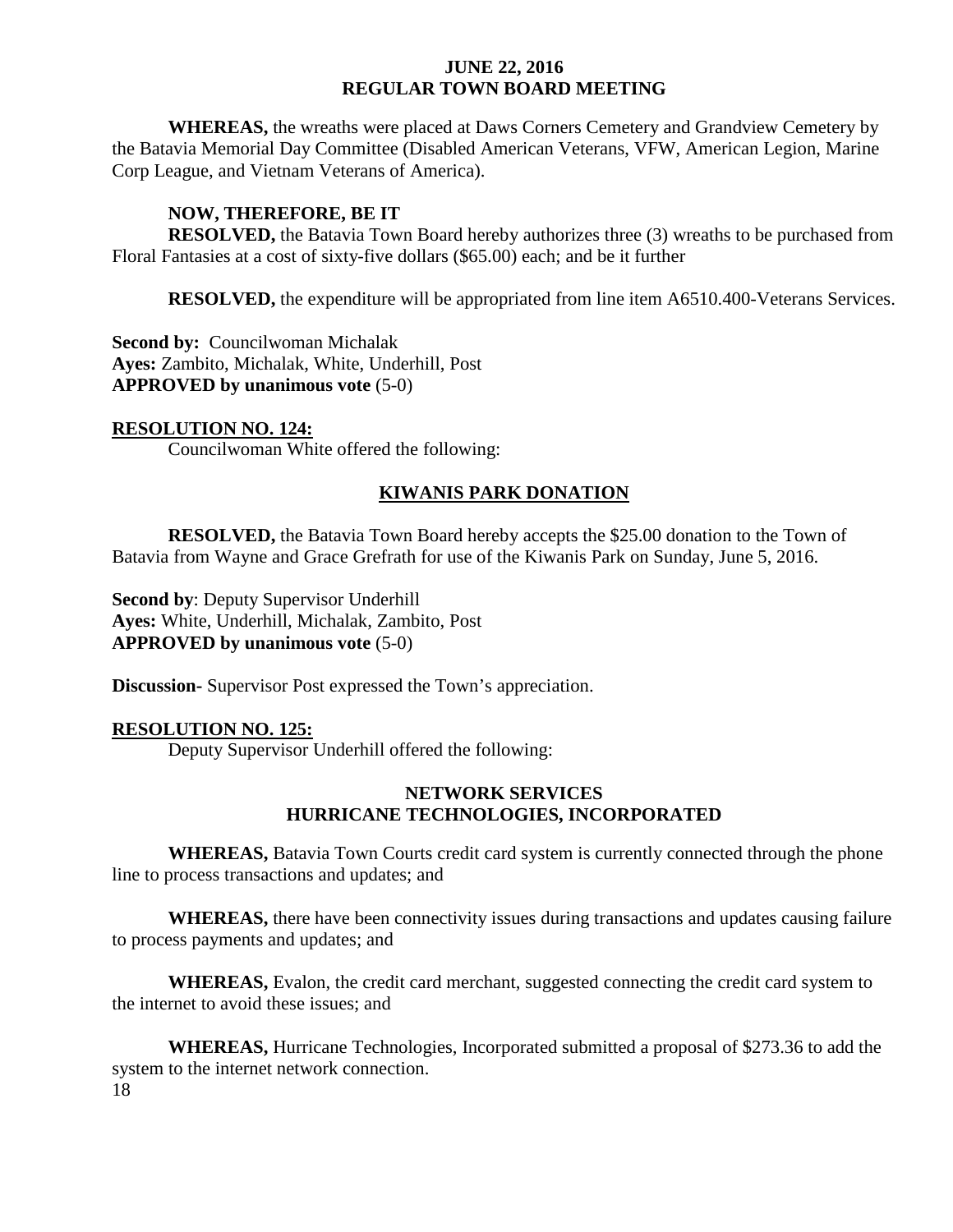#### **NOW, THEREFORE, BE IT**

**RESOLVED,** the Batavia Town Board hereby authorizes Hurricane Technologies, Incorporated, Avon, New York to add the credit card system to the internet network connection at a cost of two hundred seventy-three dollars and thirty-six cents (\$273.36); and be it further

**RESOLVED,** the Supervisor is hereby authorized to execute the acceptance of proposal, a copy of which is annexed hereto and made part of the Town Board Minutes; and be it further

**RESOLVED,** the expenditure will be appropriated from line items A1110.401 and A1110.402.

**Second by: Councilman Zambito Ayes:** Underhill, Zambito, White, Michalak, Post **APPROVED by unanimous vote** (5-0)

#### **RESOLUTION NO. 126:**

Supervisor Post offered the following:

# **TOWNLINE ROAD WATER PROJECT SEPTIC SYSTEM DAMAGE CLAIM**

**WHEREAS,** the Town's contractor for Contract B of the Townline Road Water Project damaged an unmarked private sewer line; and

**WHEREAS,** David Whitcroft of the Genesee County Department of Health would not allow a repair of the pipe since the overall system did not meet the new standards; and

**WHEREAS,** the Town Engineer has worked with the property resident (now owner) and the Genesee County Health Department; and

**WHEREAS,** the Town Engineer solicited proposals for full replacement of the private system on behalf of the owner for purposes of determining a fair value of claim reimbursement by the project to the property owner; and

**WHEREAS,** the Town Engineer has determined a fair value to be half of the cost of the low proposal obtained, which was \$3,400 (total cost \$6,800).

## **NOW, THEREFORE, BE IT**

**RESOLVED,** that the Town Board authorizes the cash settlement payment in the amount of \$3,400 to property owner (Joseph Fite) located at 7733 Oak Orchard Road. Amount to be paid from the HS Capital Project fund.

**Second by: Deputy Supervisor Underhill Ayes:** Post, Underhill, Michalak, Zambito, White

19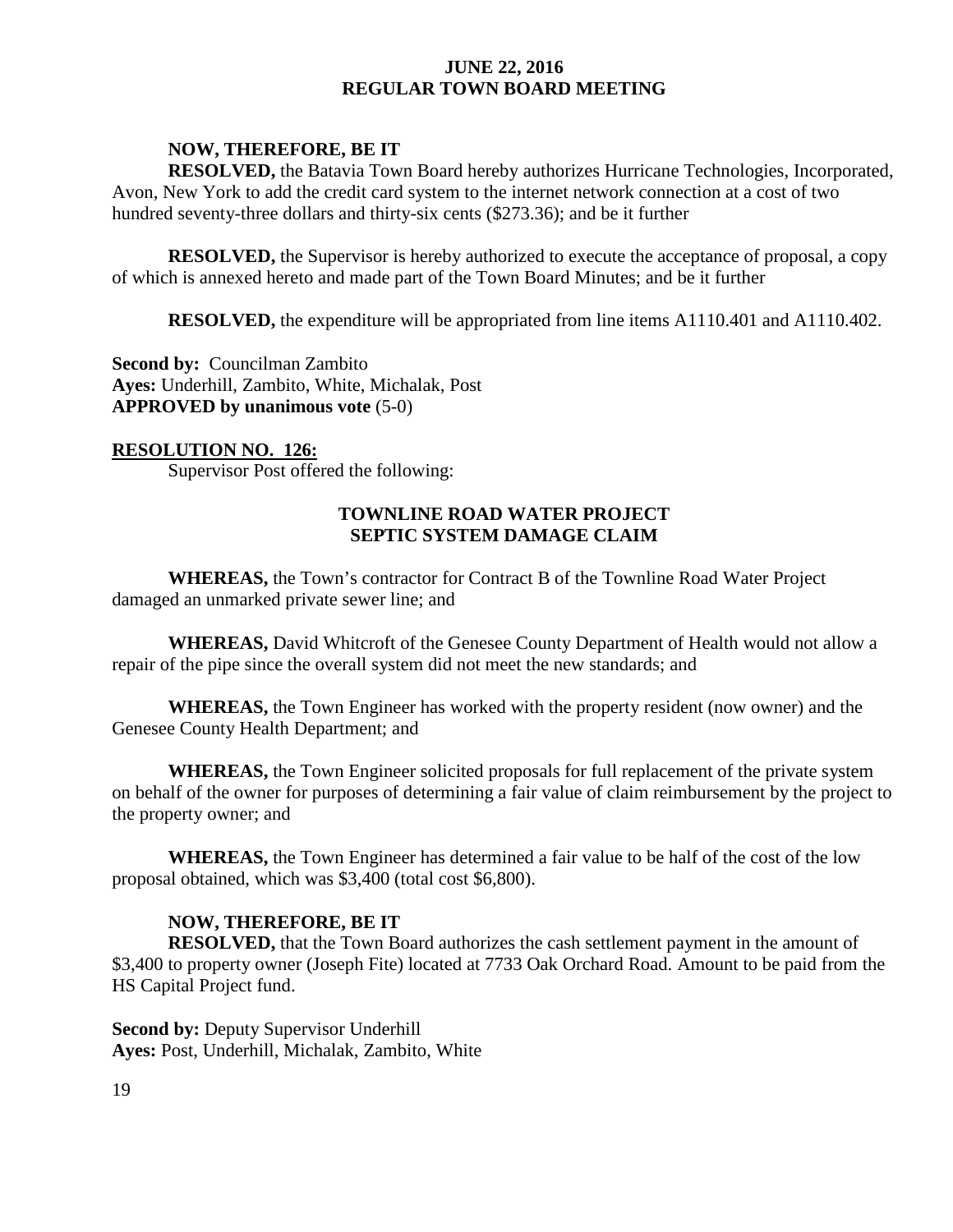#### **APPROVED by unanimous vote** (5-0)

#### **RESOLUTION NO. 127:**

Councilwoman Michalak offered the following:

### **BID AWARD WEST MAIN SEWER PUMP STATION NO.1 UPGRADE**

**WHEREAS,** the Town of Batavia received bids on May 27, 2016 for the procurement of equipment and materials to be used in the upgrade to the West Main Sanitary Sewer Pump Station No. 1; and

**WHEREAS,** Fluid Kinetics, Inc., was the lowest (and only) responsible bidder at a cost of Sixty-six thousand eighty-six dollars and no cents (\$66,086.00); and

**WHEREAS,** Fluid Kinetics, Inc., has provided the equipment and materials for the past four pump station projects and are therefore qualified; and

**WHEREAS,** Clark Patterson Lee has completed a review of the low bidder (attached); and

**WHEREAS,** the Town Engineer has reviewed the same and due to only one bid provided, compared the pricing to the four other project which Fluid Kinetics completed and this bid was found to be in line with each of those projects and therefore also recommends award of the contract to Fluid Kinetics, Inc.

#### **NOW THEREFORE BE IT**

**RESOLVED,** the Batavia Town Board hereby awards the bid to Fluid Kinetics, Inc. at a cost of Sixty-six thousand eighty-six dollars and no cents (\$66,086.00) for equipment and materials for the West Main Sewer Pump Station No.1 upgrade project; and

**BE IT FURTHER RESOLVED**, the Batavia Town Board hereby authorizes the Supervisor to execute an agreement with Fluid Kinetics, Inc.

**Second by: Councilman Zambito Ayes:** Michalak, Zambito, White, Underhill, Post **APPROVED by unanimous vote** (5-0)

#### **RESOLUTION NO. 128:**

Councilman Zambito offered the following:

### **FIXED BASED METERING PROJECT CONSULTANT AGREEMENT WITH RICHARD SUTHERLAND**

**WHEREAS,** the Town of Batavia is considering a fixed based metering capital project; and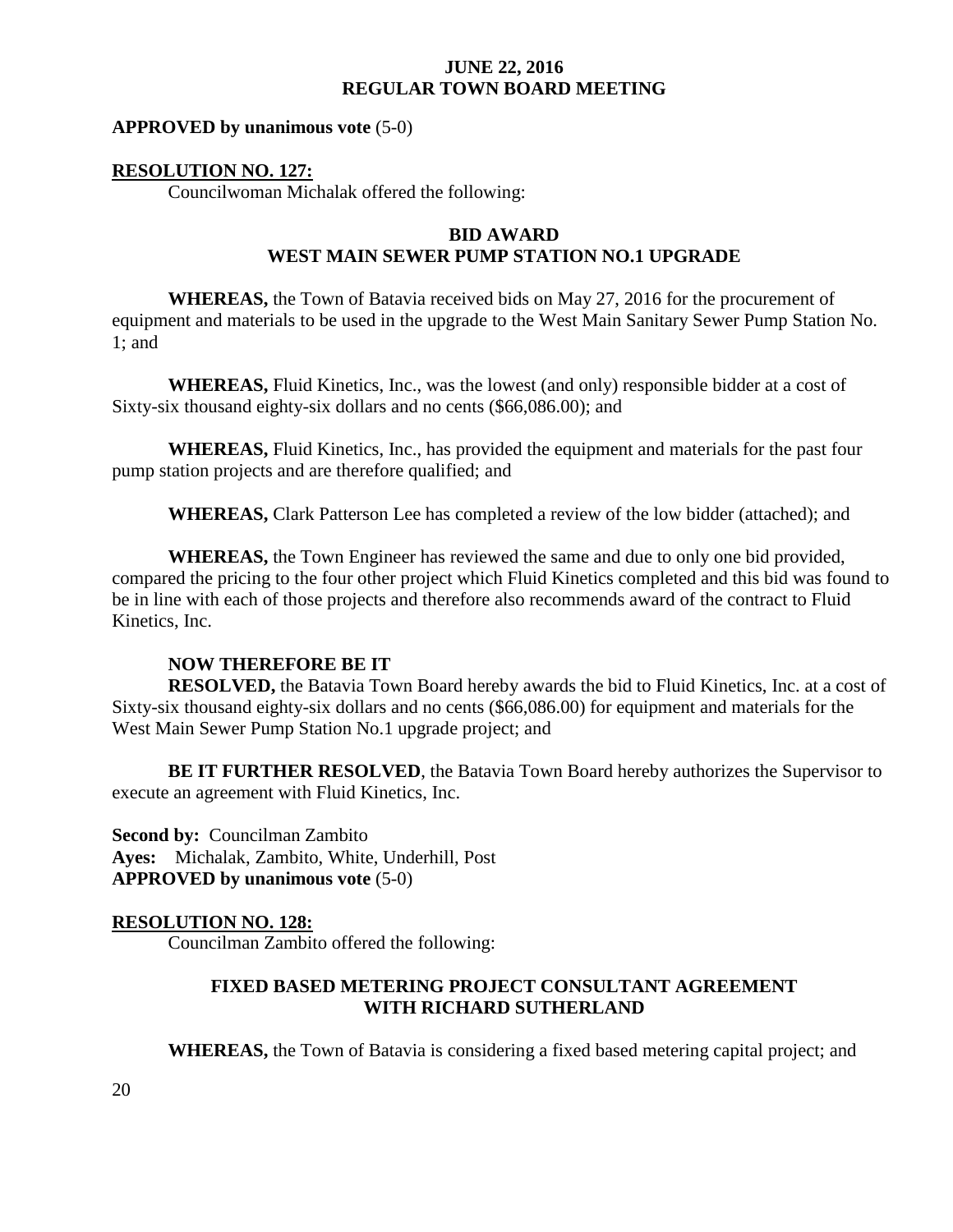**WHEREAS,** The Town Engineer needs assistance with the following services:

- 1. Procuring a Fixed Based Meter Reading System and Vendor. Including:
	- a. Evaluation of a minimum of three vendors
	- b. Inventory of our current facilities
	- c. Procurement documents
	- d. Project management
	- e. Vendor/System performance monitoring
	- f. Development of an Operations Procedure Manual for Meter Reading and Billing of the new system

; and

**WHEREAS,** the Town Engineer solicited Richard Sutherland, a Consultant; and

**WHEREAS,** the Town Engineer has reviewed and finds acceptable, the consultant's experience, availability, and skill set (see attached memorandum).

## **NOW, THEREFORE, BE IT**

**RESOLVED,** by the Town Board of the Town of Batavia, New York, authorizes the hiring of Consultant Richard Sutherland for the services listed above at an hourly rate of \$45/hour and at a not-toexceed cost of \$9,600; and be it

**FURTHER RESOLVED,** the Supervisor is hereby authorized to execute the agreement, a copy of which is annexed hereto and made a part of the minutes.

**Second by: Councilwoman White Ayes:** Zambito, White, Underhill, Michalak, Post **APPROVED by unanimous vote** (5-0)

#### **AGREEMENT BETWEEN RICHARD SUTHERLAND AND TOWN OF BATAVIA**

The above parties hereby enter into this agreement, where,

Richard Sutherland, working as an independent contractor/consultant shall provide the following service:

2. Procuring a Fixed Based Meter Reading System and Vendor.

The project shall include at a minimum the following tasks: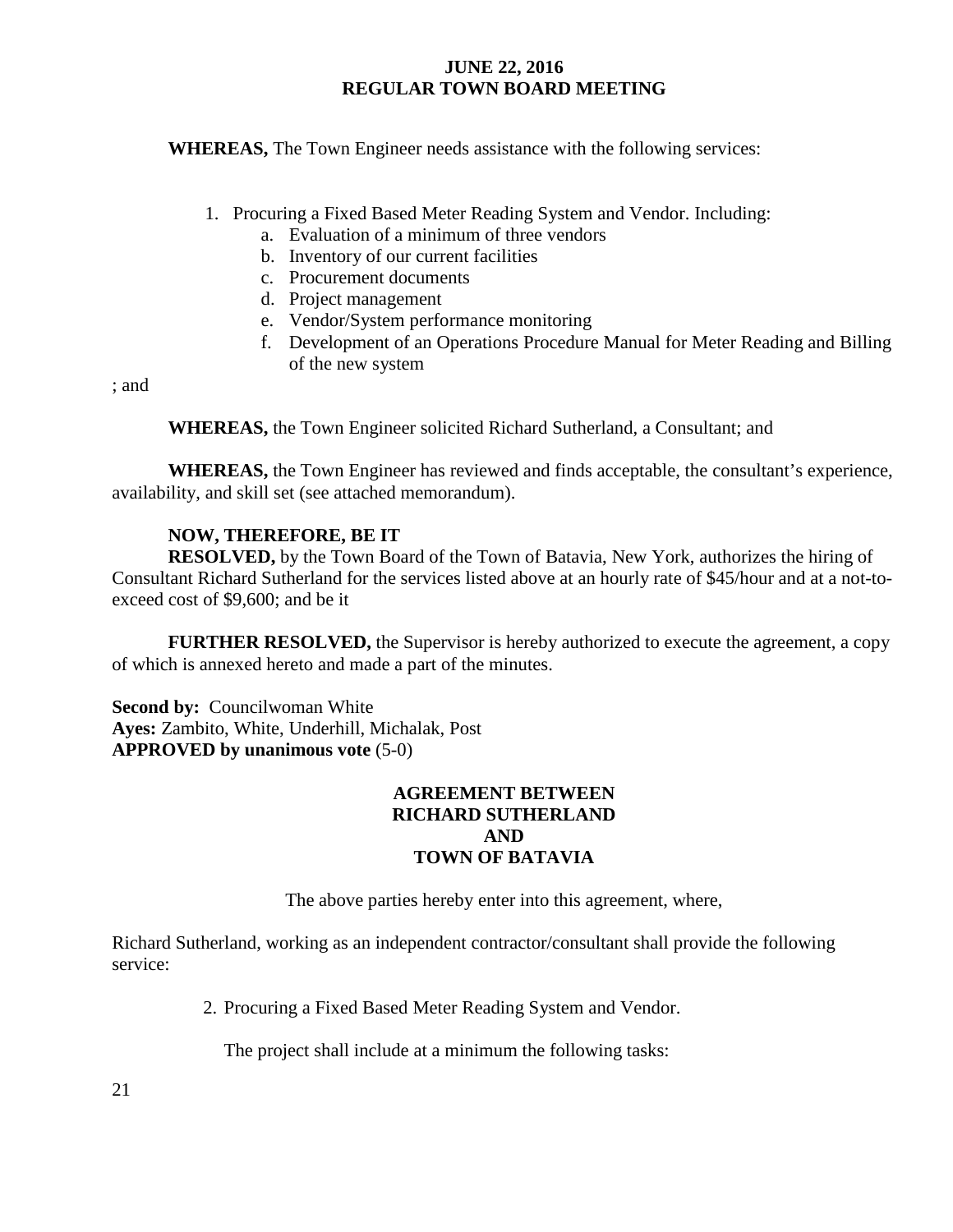- a. Evaluation of a minimum of three vendors
- b. Inventory of our current facilities
- c. Procurement documents
- d. Project management
- e. Vendor/System performance monitoring
- f. Development of an Operations Procedure Manual for Meter Reading and Billing of the new system
- 1. Design of backflow prevention device containment systems for Town of Batavia.
- 2. Support services for the Town of Batavia's Cross Connection Control Program.
- 3. Additional assistance to the Town Engineer and Water/Waste Water Department on an as needed basis.

The Town of Batavia shall:

- 1. Oversee these services, under the direction and authority of the Town Engineer, as being the Professional Engineer (P.E.) in charge.
- 2. Pay for the services at the compensation rate of \$45.00 per hour with a not-to-exceed cost of \$9,600. The scope of work may be periodically adjusted as mutually agreed. Work completed is to be billed and paid monthly, together with approved, additional charges and reimbursable expenses, i.e.: reproduction costs, supplies, replacement equipment, certifications, mileage and mailings.

Richard Sutherland shall maintain adequate insurance as determined by the Town. The term of this agreement shall be in force until December 31, 2017 unless terminated by either party upon thirty (30) days written notification thereof.

\_\_\_\_\_\_\_\_\_\_\_\_\_\_\_\_\_\_\_\_\_\_\_\_\_\_\_\_\_\_\_\_\_\_\_\_\_\_\_\_\_\_\_\_\_\_\_\_\_\_\_\_\_\_\_\_\_\_\_\_\_\_\_\_\_\_\_\_\_\_\_\_\_\_\_\_\_\_

Signed,

Gregory H. Post, Town Supervisor Dated

\_\_\_\_\_\_\_\_\_\_\_\_\_\_\_\_\_\_\_\_\_\_\_\_\_\_\_\_\_\_\_\_\_\_\_\_\_\_\_\_\_\_\_\_\_\_\_\_\_\_\_\_\_\_\_\_\_\_\_\_\_\_\_\_\_\_\_\_\_\_\_\_\_\_\_\_\_\_

# Richard Sutherland Dated

## **RESOLUTION NO. 129:**

Councilwoman White offered the following:

## **2016 JOINT YOUTH COMMISSION PARTICIPATION – PEMBROKE SCHOOL DISTRICT**

**RESOLVED,** the Batavia Town Board hereby authorizes the Town of Batavia to participate in the 2016 Joint Youth Commission with the Pembroke School District, Towns of Batavia, Pembroke, and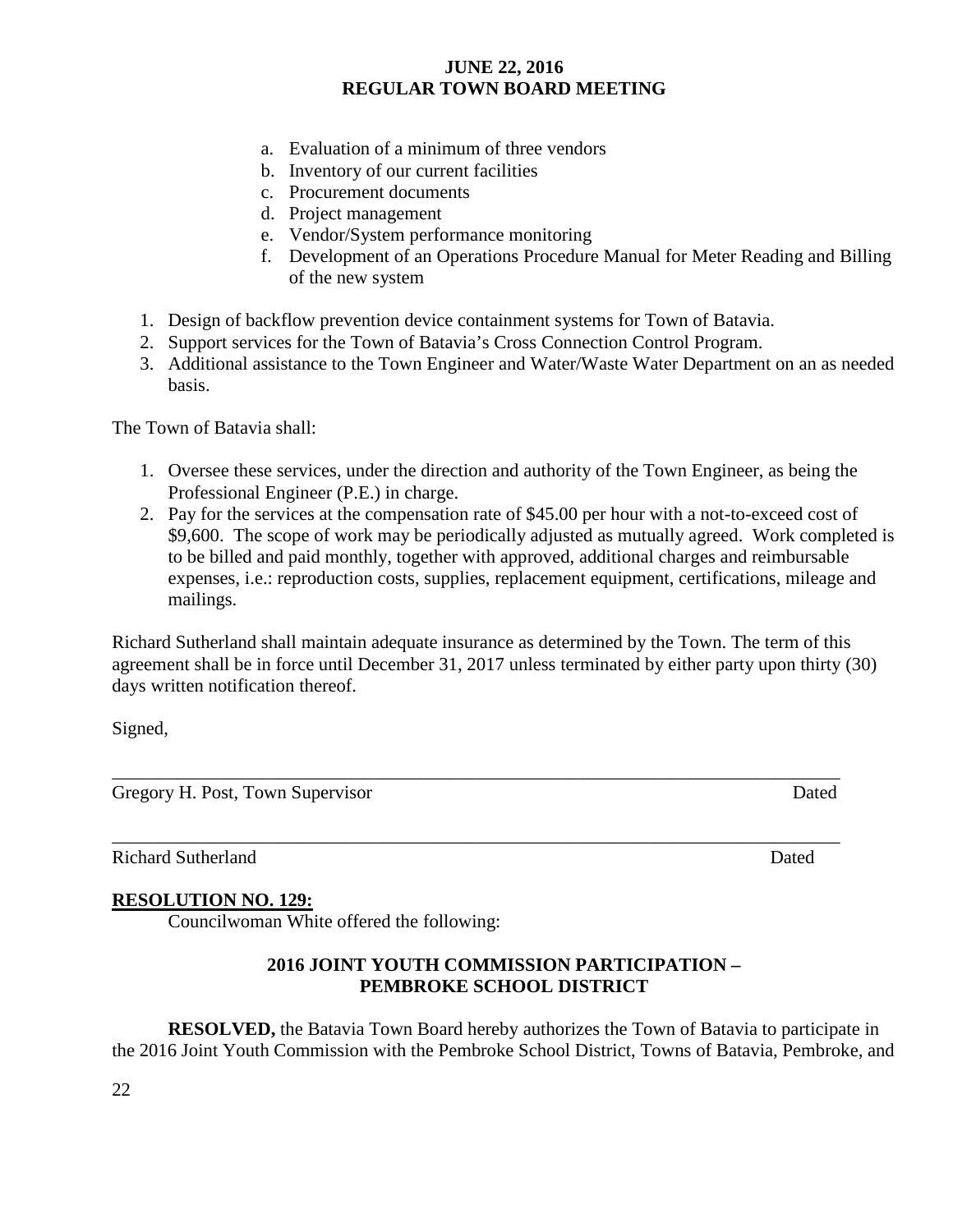Darien, and the Village of Corfu.

**Second by**: Councilwoman Michalak **Ayes:** White, Michalak, Zambito, Underhill, Post **APPROVED by unanimous vote** (5-0)

**REMOVED FROM TABLE:** Motion Councilwoman Michalak, second by Councilman Zambito to remove from table resolution to adopt local law 2 of 2016 to amend zoning map. **Ayes:** Michalak, Zambito, White, Underhill, Post **MOTION CARRIED by unanimous vote** (5-0)

## **RESOLUTION NO. 130:**

Deputy Supervisor Underhill offered the following:

## **RESOLUTION ADOPTING LOCAL LAW No. 2 of 2016**

**WHEREAS**, proposed Local Law No. 2 of 2016 of the Town of Batavia entitled "A Local Law to Amend the Zoning Map of the Town of Batavia, New York", which proposed Local Law in its final form was presented to the Town Board at the meeting held on April 20, 2016, and a copy thereof was kept with the Town Clerk and copies were both laid upon the desks of the members of said Town Board and mailed to each member of the Town Board not in attendance at said meeting, at least ten (10) days, exclusive of Sundays, prior to its final passage; and

**WHEREAS**, a public hearing on the advisability of enacting said proposed Local Law was held on May 18, 2016, before this Town Board, pursuant to public notice duly published in The Daily News according to law, at which time all interested persons were heard; and

**WHEREAS**, all required referrals to the Genesee County Planning Board and the Batavia Town Planning Board, as well as all required publications and postings, have been properly completed; and

**WHEREAS**, the Town Board of the Town of Batavia, New York, is of the opinion that adoption of said proposed Local Law No. 2 of 2016 is in the best interests of the Town of Batavia, New York,

**NOW, THEREFORE, BE IT RESOLVED**, by the Town Board of the Town of Batavia, New York that said proposed Local Law No. 2 of 2016, be and the same hereby is adopted, and such Local Law shall be entered in the minutes of the Batavia Town Board; and

**BE IT FURTHER RESOLVED**, that the Zoning Map of the Town of Batavia, New York is hereby amended as more fully set forth in said Local Law; and

**BE IT FURTHER RESOLVED**, that certified copies of said Local Law No. 2 of 2016 be filed with the New York State Secretary of State in accordance with Law; and

**BE IT FURTHER RESOLVED, that a summary of this provisions pursuant to Local Law No. 2**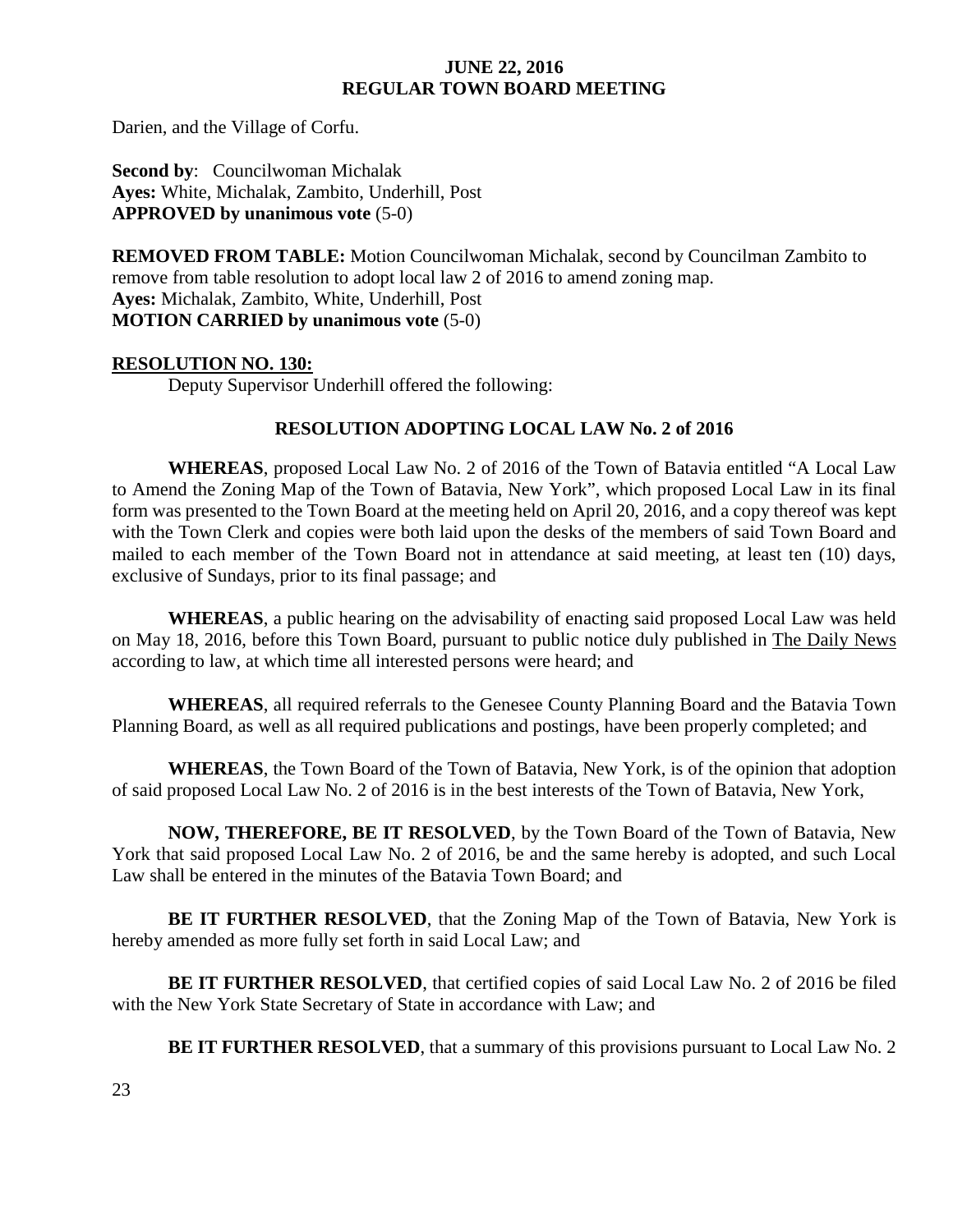of 2016 be published once in The Daily News and that an affidavit of publication thereof be filed with the Town Clerk; and

**BE IT FURTHER RESOLVED,** that this Local Law shall become effective as provided by law upon its filing in the Office of the Secretary of State.

**Second by:** Councilman Zambito **Ayes:** Underhill, Zambito, White, Michalak, Post **APPROVED by unanimous vote** (5-0)

## **RESOLUTION NO. 131:**

Supervisor Post offered the following:

## **DISPOSE AND REMOVE FROM INVENTORY OBSOLETE OFFICE EQUIPMENT**

**WHEREAS,** the Town Clerk recommended to the Batavia Town Board to declare the following equipment of no value to the Town, dispose of and remove it from the Town's inventory:

- 6 Dell Keyboards
- 1- 2 port data transfer switch
- 1- Sonic Wall Data Protection CDP 210 SN #0017C5394E37
- 1- Acer Monitor SN #ETL3409004508000BAPQ10
- 1- Sonic Wall Email Security 300 SN #0006B13D, Tag #121
- 1- Dell Vostro, SN #594TRL1, Tag #116
- 1- Dell Optiplex GX620 Computer Tower, SN #4DW6MC1, Tag #56
- 1- Dell Vostro 220 Tower, SN #1YNSGK1, Tag #84
- 1- Sonic Wall Network Security Appliance TZ210, SN #0017C5617182, Tag #145
- 1- Dell Power Edge 2900 Server, SN #CTHSMG1, Tag 68/144
- 1- Linsys 48 Port Smart Switch SN #7QY00G800136
- 1- Panasonic VHS Video Camera SN#L9SA00913
- 1- HP Office Jet J4680 All In One Printer SN #CN9BMD802H
- 1- HP Photo Smart C4180 All In One Printer SN #MY74JH52Y9
- 1- Brother MFC 6490CW Professional Series Printer SN #U62054COF300893
- 1- Dell Monitor SN #CNOF5035641804A3GMQS
- 1- Hanns-G HC194D Monitor SN #623GF3EY03311
- 1- TOA500 Amplifier A512A, SN# 73242422

**WHEREAS,** Hurricane Technologies, Inc. removed erased, and smashed the hard drives from the computers and the sonic wall appliances.

## **NOW, THEREFORE, BE IT**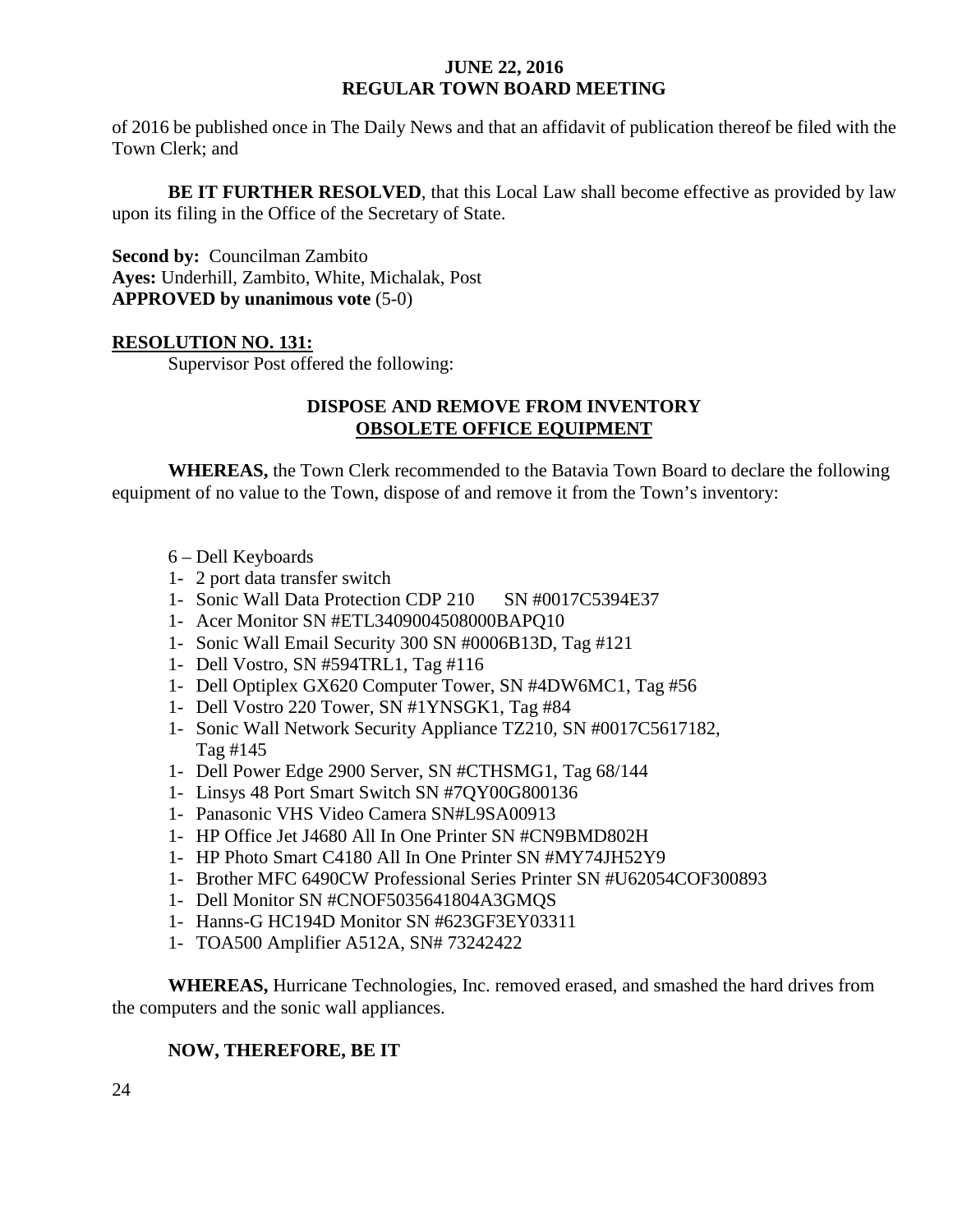**RESOLVED,** the Batavia Town Board hereby declares the aforementioned equipment of no value to the Town and authorizes the Town Clerk to dispose of such and directs the bookkeeper to remove the items from the Town's inventory.

**Second by: Councilwoman Michalak Ayes:** Post, Michalak, Zambito, White, Underhill **APPROVED by unanimous vote** (5-0)

#### **RESOLUTION NO. 132:**

Councilwoman Michalak offered the following:

## **TOWN HALL INTERIOR ROOM IDENTIFICATION SIGNAGE AMERICANS WITH DISABILITIES ACT (ADA) COMPLIANT**

**WHEREAS,** to comply with the ADA act, the Town Hall public rooms need to be identified with braille signage; and

**WHEREAS,** the Town received two proposals; and

**WHEREAS,** John's Studio was the lowest proposal at a cost of \$1,097.00 (proposal attached); and

**WHEREAS**, the Batavia Town Board intends to accept this proposal.

## **NOW, THEREFORE, BE IT**

**RESOLVED,** the Batavia Town Board hereby authorizes the purchase and installation of interior signage and ADA compliant interior signage from John's Studio, 56 Harvester Avenue, Batavia, New York for the Batavia Town Hall at a cost not to exceed \$1,097.00; and be it further

**RESOLVED,** the Supervisor is hereby authorized to execute any documents necessary for this purchase; and be it further

**RESOLVED,** the expenditure will be appropriated from line item A1620.404.

**Second by:** Councilman Zambito **Ayes:** Michalak, Zambito, White, Underhill, Post **APPROVED by unanimous vote** (5-0)

**Abstract No. 6-2016:** Motion Councilman Zambito, second Councilwoman White to authorize the Supervisor to pay the following vouchers: